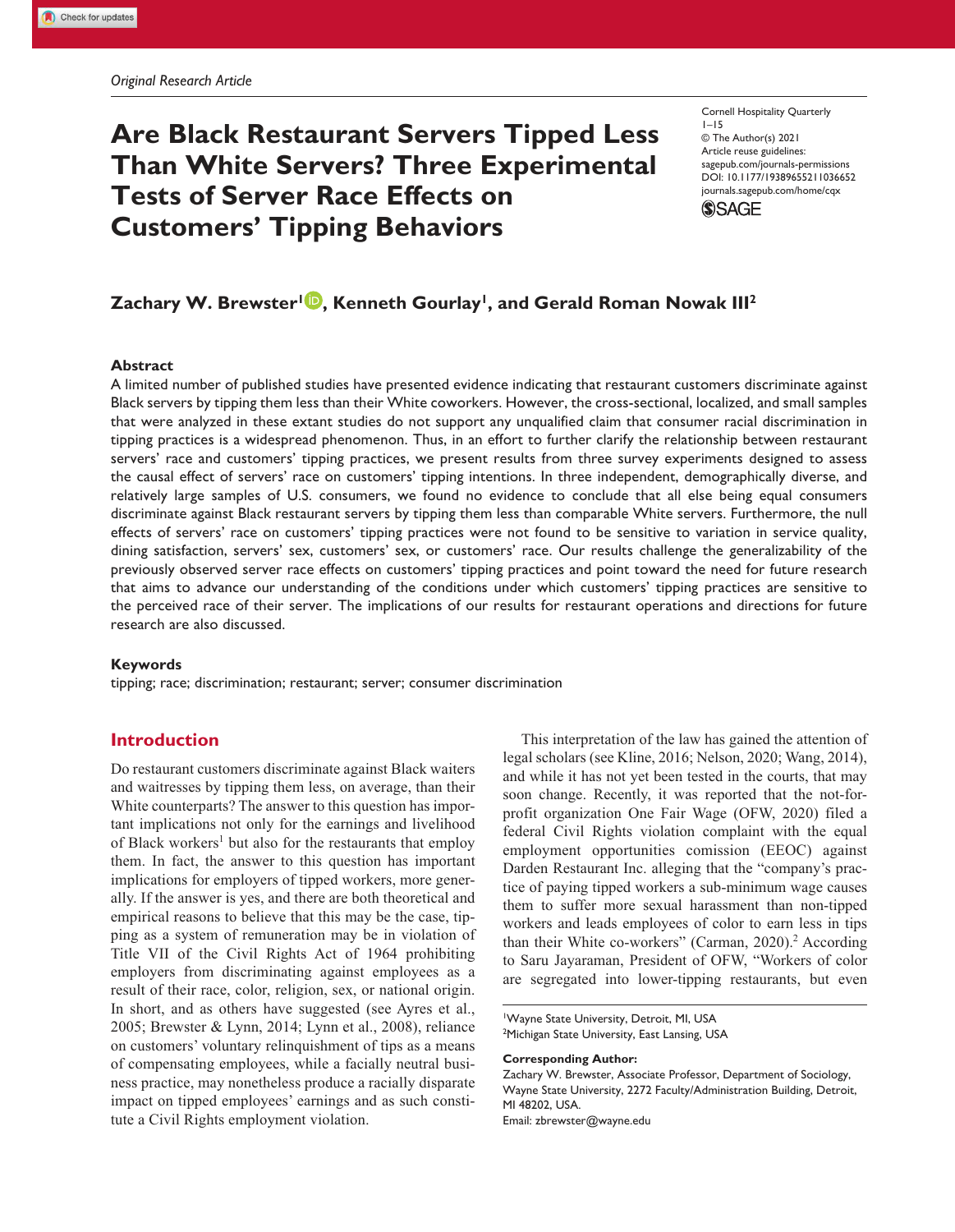when they get to the same restaurant, same shift, and same section, they're tipped less because of implicit [racial] bias" (Press, 2020).<sup>3</sup> Although additional details have not yet been made public, if the EEOC determines the complaint to have merit and it goes to litigation, OFW's legal council may present in support of their claim the results from three extant published studies that have reported evidence of racial discrimination in consumers' tipping practices.

In the first of these studies, Ayres et al. (2005) analyzed 1,066 tips given to 12 taxicab drivers in New Haven, Connecticut and found that Black drivers received one third less in gratuities than their White coworkers (Ayres et al., 2005). Moreover, Black drivers in this study were shown to be 80% more likely to be *stiffed*, or left no tip, than their White counterparts. Although the researchers controlled for the effects of a host of factors that have been shown to affect customers' tipping decisions, they were not able to rule out the possibility that the observed driver race effect on tipping was the result of interracial differences in service quality provided by taxi drivers. In other words, it is possible that the lower tips given to Black taxi drivers in this study reflected unobserved interracial differences in service skills (e.g., service quality) rather than consumer discrimination.

In an effort to conceptually replicate these results, Lynn et al. (2008) subsequently surveyed consumers  $(n = 140)$ leaving a full-service restaurant in the Southern region of the United States and asked them to report their servers' race (Black  $n = 44$ , White  $n = 96$ ), appearance, friendliness, attentiveness, promptness, and the size of tip that they left at the end of the encounter. Net of the effects of service quality (e.g., servers' appearance, friendliness, attentiveness, and promptness), Black and White restaurant customers were found to tip Black servers less than they did White servers  $(b = -3.25, p < .02)$ . Furthermore, the server race effect in this study was shown to be moderated by customers' perceptions of service quality and dining party size such that the White/Black disparity in tips was larger among bigger groups of diners and when service quality was rated highly.

In a third study, Brewster and Lynn (2014) surveyed a relatively larger sample of restaurant consumers  $(n = 394)$ as they left a full-service restaurant located in a large city in the Midwest. Once again, Black and White customers were observed to on average tip Black servers less than they did White servers ( $b = -1.50, p < 0.05$ ), and this was true even though Black servers were on average perceived to have provided higher quality service. Results from subsequent exploratory analyses suggest that the seller race effect on tipping that was observed in this study was driven by the lower tips that Black consumers left Black servers, in contrast to White servers, when they were not satisfied with their dining experience.

Although customers may in fact tip Black servers on average less than White servers, as these studies' results suggest, such a conclusion is premature for a host of reasons.

Each of the aforementioned studies analyzed small and localized samples that included only a limited number of servers who were working in a single restaurant establishment. The generalizability of these results is thus unknown. More importantly, the cross-sectional nature of the data analyzed in each of these studies precludes causal inferences regarding the relationship between service providers' race and customers' tipping practices. The relationships observed in these studies could have been the byproduct of the relationship between tipping practices and any number of unobserved customer, server, or restaurant characteristics. In short, the *cross-*sectional, localized, and small samples that were analyzed in these studies undermine any unqualified claim that customers' on average tip Black servers less than White servers because of their perceived race.

In response to these limitations, in this article, we introduce to the literature three additional estimates of the relationship between restaurant servers' race and customers' tipping practices. However, deviating from these extant studies, we offer the first experimental tests of whether customers do *on average* tip Black restaurant servers less than comparable White servers. Results from three survey experiments that were administered in independent, demographically diverse, and relatively large samples of U.S. consumers produced no evidence to conclude that consumers on average discriminate against Black restaurant servers by tipping them less than comparable White servers. Furthermore, the (null) effects of servers' race on customers' tipping intentions were not found to be sensitive to variability in service quality, dining satisfaction, servers' sex, customers' sex, or customers' race. Below, we outline the details and results of each of our experimental tests of the effects of servers' race on customers' tipping intentions. We conclude by discussing directions for future research and the applied implications associated with our inability to replicate previous observational results indicating that customers discriminate against Black servers by tipping them less than their White counterparts.

# **Study 1**

# *Sample*

This study analyzes survey data collected from an online sample of Survey Sampling International's (SSI) U.S. consumer panel. Stratified sampling was used to obtain an approximately equal number of responses from Asian, Black, Hispanic, and White consumers. In total, 914 respondents completed the survey. However, 49 cases were omitted because they did not answer one or more of the tipping questions that were part of the survey experiment assessing the effects of servers' race on customers' tipping practices. Additional participants  $(n = 163)$  were omitted from the analysis because they provided illogical and/or questionable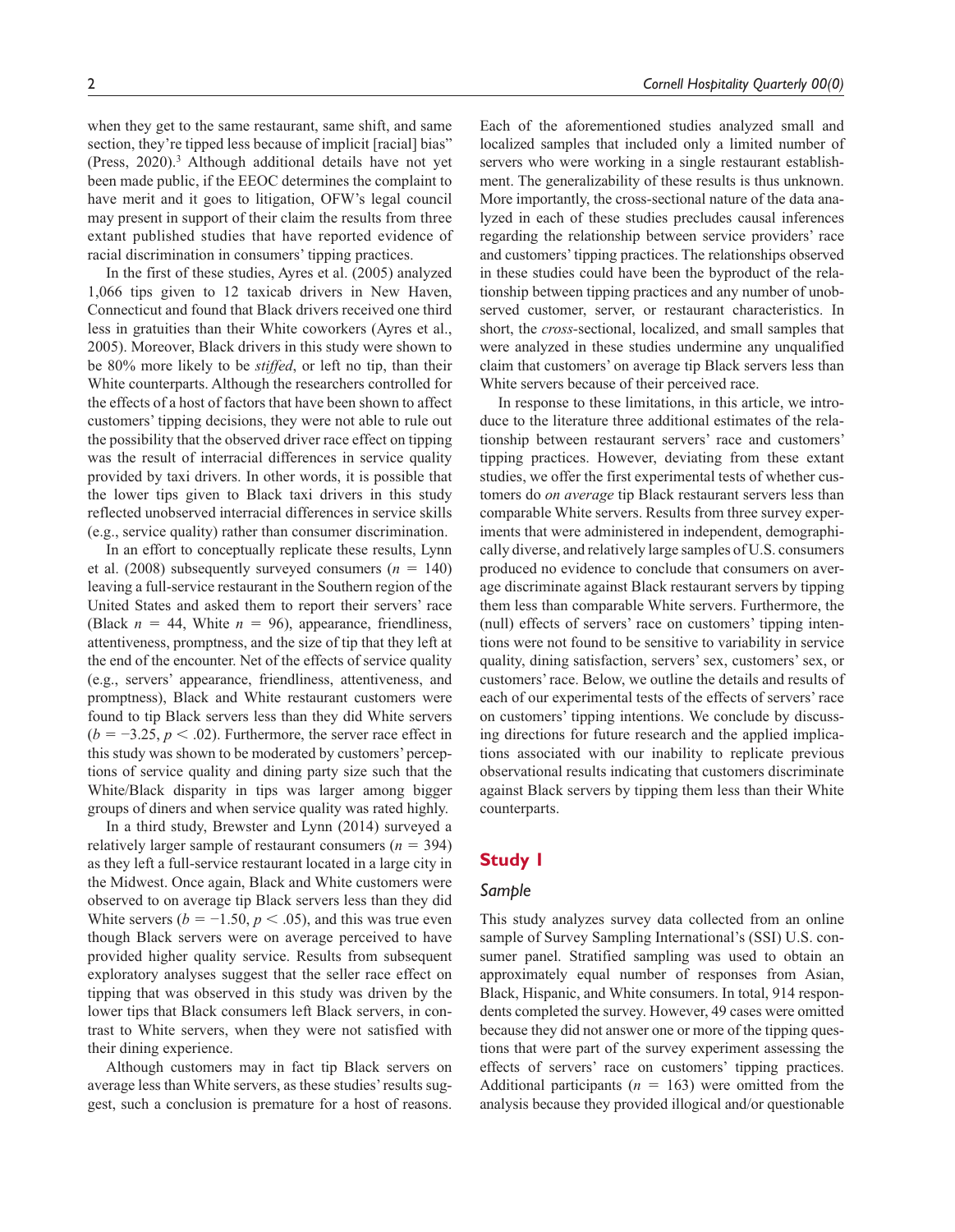tip amounts across the within-subject dissatisfaction conditions (see description of within-subject experiment below).<sup>4</sup> These procedures resulted in a geographically diverse (48 states and the District of Columbia) final analytic sample of 702 U.S. consumers. As a result of our stratified sampling approach, Black (*n* = 151), Asian (*n* = 164), Hispanic (*n* = 158), and White (*n* = 202) participants were all well represented in our sample. Males and females were equally represented in our sample and 52% of the participants reported to have earned a bachelor's, master's, professional, or doctoral degree. The average respondent is 43 years of age (*SD* = 13.13) and reported a household income of between US\$50,000 and US\$60,000.

# *Experimental Manipulations*

Embedded in the survey was a within- and between-subject experiment. Following a nondescript picture of a restaurant dining room, respondents randomly received a short hypothetical dining scenario involving a server who was a White male, Black male, White female, or Black female.<sup>5</sup> Participants' perceptions of their servers' race and sex were manipulated by using African American–sounding or White-sounding female and male names (e.g., Tamika and Jamal, Emily and Brad; see Bertrand & Mullainathan, 2004). In each scenario, the size of the bill was held constant (US\$45.50). Immediately following the vignette participants were asked to report, in dollars and cents, how much they would tip their server if they were (a) satisfied with both the food and quality of service, (b) dissatisfied with both the food and quality of service, (c) satisfied with the food but dissatisfied with the quality of service, and (d) dissatisfied with the food but satisfied with the quality of service. Thus, tip amount was measured across four withinsubject levels of dissatisfaction, two between-subject levels of servers' race (White,  $n = 357$ ; Black,  $n = 345$ ), and two between-subject levels of servers' sex (male,  $n = 352$ ; female,  $n = 350$ ). The average tip amount across the four levels of satisfaction/dissatisfaction ranged from US\$0.00 to US\$23.00 with a mean of US\$5.81  $(SD = 2.33).$ <sup>6</sup>

### *Results*

To assess the role that servers' race plays in customers' tipping practices, we estimated a repeated-measures general linear model (GLM) predicting the amount (in dollars and cents) a respondent would reportedly tip across our four hypothetical experimental conditions involving satisfactory or dissatisfactory dining experiences. In this model, dissatisfaction is the within-subjects factor, and the hypothetical server's race and sex are the experimentally manipulated between-subjects factors. As shown in Table 1, a test of between-subjects effects produced by this analysis revealed no significant differences in tip amounts that respondents

report they would leave to Black and White  $(F = 0.061, p$  $= .805$ ) nor male and female ( $F = 0.251$ ,  $p = .617$ ) servers. Furthermore, between-subject differences in tipping intentions were not found to be sensitive to the interactive effects of our manipulation of servers' race or sex  $(F = 0.005,$  $p = 0.946$ . Finally, while the within-person manipulation of dissatisfaction with the food and/or service quality had a predictable strong effect on respondents' tipping intentions  $(F = 864.77, p < .001)$ , this effect did not significantly vary as a function of the hypothetical servers' race  $(F = 1.75,$  $p = .168$ , sex ( $F = 0.364$ ,  $p = .728$ ), or the interactive effects of servers' race and sex ( $F = 0.624$ ,  $p = .560$ ). We also estimated supplemental repeated-measures GLMs to assess whether our manipulations of servers' race and sex interact with respondents' race and sex to explain unique variance in within or between-subject tip amount. These models produced no reliable evidence that the effect of servers' race on customers' tipping intentions is conditioned by participants' race or sex.

In sum, this within- and between-subjects survey experiment produced no evidence that Black servers are on average tipped less than White servers. However, we unfortunately did not include an assessment of the effectiveness of our experimental manipulation of servers' race (or sex) in this study. If our use of Black- and White-sounding names failed to unequivocally signify servers' race (or sex), it might explain our inability to replicate the results of previous field studies (see Brewster & Lynn, 2014; Lynn et al., 2008). In response to this source of uncertainty, we present results from a second survey experiment that was also designed to assess the causal effect of servers' race (and sex) on consumers' tipping intention. In contrast to Study 1, the following experiment included a manipulation check to confirm that our respondents were attentive to the name of the server in the vignette and correctly associated the name to the racial category of Black or White.

# **Study 2**

### *Sample*

Participants for this study were recruited using Amazon Mechanical Turk. *MTurk* is an open-market website that allows organizations and individuals to act as *requesters* when they offer compensation to so-called *workers* in exchange for the performance of a variety of *human intelligence tasks* (*HITs*). Although not without concerns (e.g., see Aruguete et al., 2019; Rouse, 2015; Smith et al., 2016), researchers are increasingly using MTurk to conduct large sample studies at an economical rate. Moreover, MTurk samples tend to be more representative of the U.S. population than conventional convenience samples and are particularly well suited for experimental research (e.g., Berinsky et al., 2012; Casler et al., 2013; Hauser & Schwarz, 2016).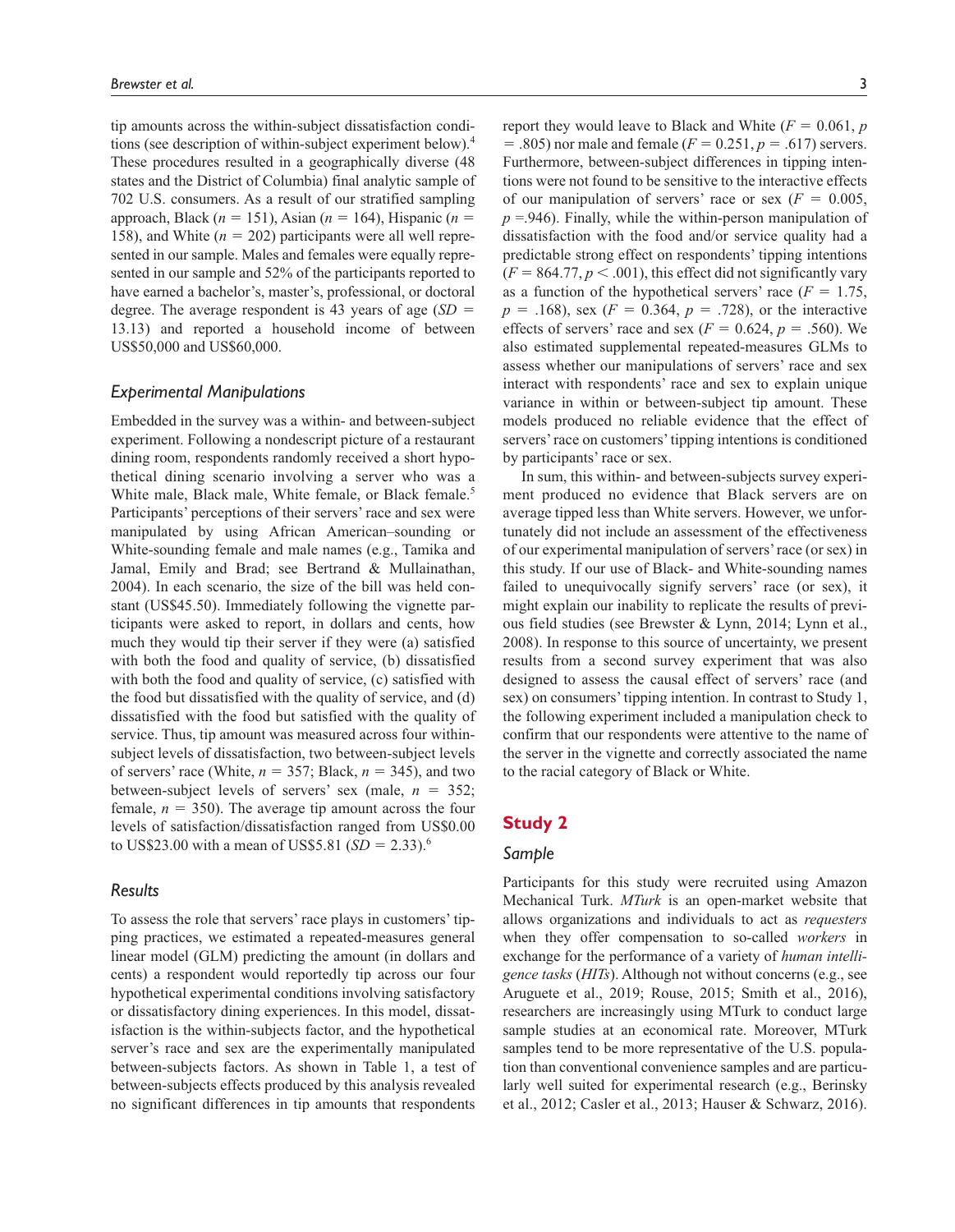# Table 1.

|  |  | Study 1 Between and Within-Subject Effects of Servers' Race on Customers' Tipping Behaviors ( $n = 702$ ). |  |
|--|--|------------------------------------------------------------------------------------------------------------|--|
|  |  |                                                                                                            |  |

|                                                              | Type III Sum |          |             |          |              |
|--------------------------------------------------------------|--------------|----------|-------------|----------|--------------|
| Variable                                                     | of Squares   | df       | Mean Square | F        | Significance |
| Between-subject effects                                      |              |          |             |          |              |
| Constant                                                     | 94.039.84    |          | 94.039.84   | 4.319.50 | .000         |
| <b>Black server</b>                                          | 1.32         |          | 1.32        | 0.061    | .805         |
| Female server                                                | 5.46         |          | 5.46        | 0.251    | .617         |
| Black Server $\times$ Female Server                          | 0.099        |          | 0.099       | 0.005    | .946         |
| Error (dissatisfaction)                                      | 55,196.15    | 698      | 21.77       |          |              |
| Within-subjects effects                                      |              |          |             |          |              |
| <b>Dissatisfaction</b>                                       | 8.205.70     | 2.33     | 3.515.48    | 864.77   | .000         |
| Dissatisfaction $\times$ Black Server                        | 16.57        | 2.33     | 7.10        | 1.75     | .168         |
| Dissatisfaction $\times$ Female Server                       | 3.45         | 2.33     | 1.48        | 0.364    | .728         |
| Dissatisfaction $\times$ Black Server $\times$ Female Server | 5.92         | 2.33     | 2.54        | 0.624    | .560         |
| Error (dissatisfaction)                                      | 6.623.25     | 1.629.25 | 4.07        |          |              |

*Note.* Results from a Mauchly's sphericity test indicated that the sphericity assumption underlying univariate tests of within-subject effects was violated. As such, Huynh–Feldt Epsilon corrections were used to adjust the degrees of freedom.

A total of 1,658 MTurk "workers" initiated participation in our study by clicking on the link to our questionnaire. However, 104 of these participants were omitted from the analysis because they reported that they were not living in the United States. An additional 198 respondents were omitted from the analysis because they failed to report how much they would tip the server in the hypothetical vignette  $(n =$ 120) or reported a questionably valid tip amount  $(n = 78)$ .<sup>7</sup>

These procedures resulted in a large  $(n = 1,356)$  and demographically diverse sample of U.S. consumers (50 states, District of Columbia, and Puerto Rico). Males and females were equally represented in our sample. Nearly 70% of the sample self-reported to be non-Hispanic White, 10.6% as Asian, 10.1% as non-Hispanic Black or African American, 8% as Hispanic or Latino, and 2.7% of another race/ethnic group. Nearly 60% of the sample reported to have earned a bachelor's, master's, professional, or doctoral degree. The average respondent is 38 years of age (*SD*  $= 12.12$ ) and reported a household income of roughly US\$50,000.

### *Experimental Manipulations*

The effect of servers' race on customers' tipping practices is further explored using a 2 (Server Race)  $\times$  2 (Server Gender)  $\times$  3 (Service Quality) between-subject factorial survey experiment. Specifically, respondents were asked to read a hypothetical dining vignette wherein the server's race (Black/White), server's gender (male/female), and service quality (excellent/average/poor) were manipulated. One of the 12 conditions was randomly displayed to each of our participants. Following the vignette, participants were asked a variety of questions related to their attitudes toward and likely behavioral reactions to the hypothetical

dining scenario including how much, in dollars and cents, they would tip the server if their bill was \$47.50. Reported tip amounts ranged from US\$0.00 to US\$20.55 with a mean of US\$5.33  $(SD = 3.80)$ . Servers' race and gender were manipulated with the use of first names. Names in this study were chosen based on the results of Gaddis' (2017) research on public perceptions of race and gender that are presumed to be associated with first and surnames. In the Gaddis (2017) study, MTurk participants were asked to consider a variety of names and for each indicate the race or ethnicity that they perceive the name to be associated. We selected two male and two female names that were "correctly" identified as being associated with Black or White Americans by more than 90% of Gaddis' (2017) participants. Thus, the hypothetical dining scenario that our respondents were asked to consider included a server named Hunter (White male,  $n = 354$ ), Claire (White female,  $n = 328$ ), Dashawn (Black male,  $n = 341$ ), or Lakisha (Black female,  $n = 333$ ). As shown in Table 2, service quality (poor, average, and excellent) was measured by manipulating the attentiveness, promptness, and friendliness of the waiter/waitress in the hypothetical dining scenario.

### *Manipulation Checks*

To confirm that our respondents were cognizant of our manipulation of the servers' race and gender we asked them to recall the name of the server depicted in the hypothetical dining scenario. Of the 1,354 respondents that answered this question nearly all of them (98.6%) were able to correctly recall the name of the server portrayed in the vignette, they had read. At the very end of the survey, we also asked respondents to reflect back to the hypothetical dining scenario that they had read earlier and indicate, "if they had to guess,"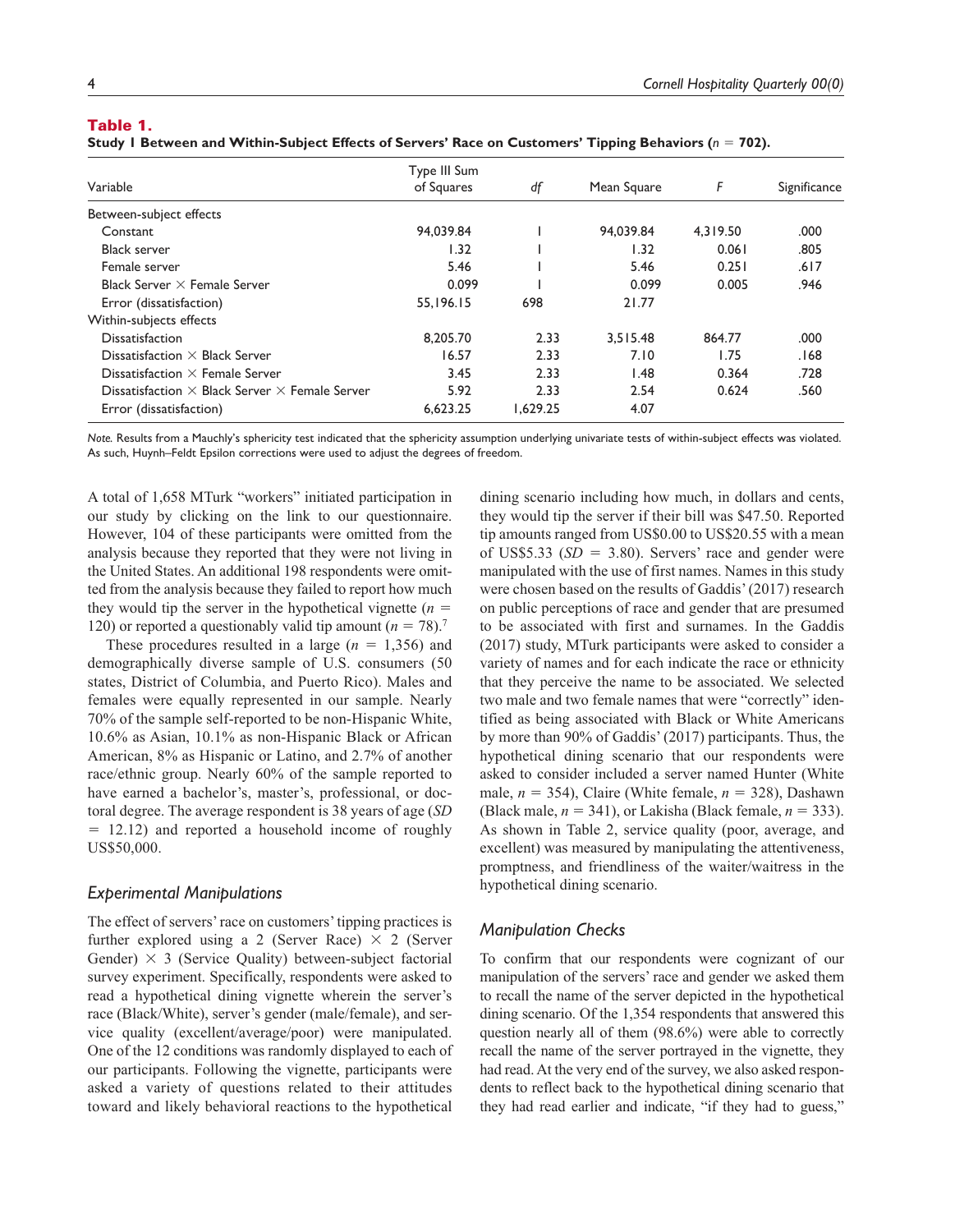### Table 2. **Study 2 Service Quality Manipulations.**

Excellent Service Condition (*n* = 459)

Imagine that you are dining with a friend at a new corporate-owned family restaurant on a Friday night during its grand opening weekend. Upon walking in the door, you are promptly seated at a clean table. After you are seated, your server [Hunter/Claire/ Dashawn/Lakisha] takes **no time at all to greet you.** When [Hunter/Claire/Dashawn/Lakisha] arrives at your table, [he/she] seems **extremely happy and engages you in playful conversation about the weather.** After you place your order, you wait **mere moments** before [Hunter/Claire/Dashawn/Lakisha] brings you your drink. Your food takes a long time to arrive at your table. When it finally does arrive, you are disappointed with your meal. Halfway through eating, your drink is empty. [Hunter/Claire/Dashawn/ Lakisha] **brings you another beverage without having to be asked. Just as** you've finished your meal, [Hunter/Claire/Dashawn/ Lakisha] brings you the check and you notice that the total bill is US\$47.50. You place your payment down and [Hunter/Claire/ Dashawn/Lakisha] **is right there to collect it**. After you've paid the bill, [Hunter/Claire/Dashawn/Lakisha] **cheerfully thanks you, wishes you a "fantastic day," invites you back**, and walks away.

Average Service Condition (*n* = 483)

Imagine that you are dining with a friend at a new corporate-owned family restaurant on a Friday night during its grand opening weekend. Upon walking in the door, you are promptly seated at a clean table. After you are seated, your server [Hunter/Claire/ Dashawn/Lakisha] takes **only a little bit of time to greet you.** When [Hunter/Claire/Dashawn/Lakisha] arrives at your table, [he/ she] seems **friendly and engages you in some obviously scripted conversation about the weather**. After you place your order, you wait for **a little bit** before [Hunter/Claire/Dashawn/Lakisha] brings you your drink. Your food takes a long time to arrive at your table. When it finally does arrive, you are disappointed with your meal. Halfway through eating, your drink is empty. [Hunter/ Claire/Dashawn/Lakisha] **brings you another beverage after being asked. A few minutes after** you've finished your meal, [Hunter/Claire/Dashawn/Lakisha] brings you the check and you notice that the total bill is US\$47.50. You place your payment down and [Hunter/Claire/Dashawn/Lakisha] **collects it shortly thereafter**. After you've paid the bill, [Hunter/Claire/Dashawn/Lakisha] **thanks you** and walks away.

#### Poor Service Condition (*n* = 426)

Imagine that you are dining with a friend at a new corporate-owned family restaurant on a Friday night during its grand opening weekend. Upon walking in the door, you are promptly seated at a clean table. After you are seated, your server [Hunter/Claire/ Dashawn/Lakisha] **takes a very long time to greet you**. When [Hunter/Claire/Dashawn/Lakisha] arrives at your table, [he/she] **seems annoyed and makes no attempt to converse with you**. After you place your order, you wait for **what seems like an eternity** before [Hunter/Claire/Dashawn/Lakisha] brings you your drink. Your food takes a long time to arrive at your table. When it finally does arrive, you are disappointed with your meal. Halfway through eating, your drink is empty. [Hunter/Claire/Dashawn/ Lakisha] **never brings you another beverage. Fifteen minutes after** you've finished your meal, [Hunter/Claire/Dashawn/ Lakisha] brings you the check and you notice that the total bill is US\$47.50. You place your payment down and **must flag [Hunter/ Claire/Dashawn/Lakisha] down to collect it**. After you've paid the bill, [Hunter/Claire/Dashawn/Lakisha] **says nothing to you** and walks away.

*Note.* The service quality manipulations are represented in bold.

whether their server was likely a "White male," "Black male," White female," "Black female," Hispanic male," or a "Hispanic female." Seventy-seven percent  $(n = 1,043)$  of our participants correctly "guessed" the race and gender of the server depicted in the vignette thus indicating that our manipulation of servers' race and gender was successful.<sup>8</sup> In an effort to assess the success of our manipulation of service quality, we asked respondents to rate on a 7-point scale  $(0 =$ terrible,  $7$  = excellent) the service provided by Hunter (Claire, Dashawn, or Lakisha) in the hypothetical dining scenario. The average service rating in the poor service condition was  $1.00$  (*SD* = 1.49), in the average service condition, it was 2.81 ( $SD = 1.41$ ), and in the excellent service condition it was  $4.62$  (*SD* = 1.41). All mean differences were statistically significant  $(p < .001)$ , thus indicating that our manipulation of service quality was also effective.<sup>9</sup>

# *Results*

As expected, and as shown in Table 3, we observe a strong main effect of our manipulation of service quality  $(F =$ 145.63,  $p < .001$ ) on participants' reported tip amount. However, we find no evidence that Black servers are, on average, tipped less than their White counterparts  $(F =$ 0.509,  $p = .476$ ) and this is the case across poor, average, and excellent service quality conditions  $(F = 1.49, p = 1.49)$ .227). The model did produce a significant interaction effect between servers' race and servers' sex on tip amount  $(F =$ 5.18,  $p = .023$ ). An analysis of the estimated marginal means indicated that respondents would tip the hypothetical White waitress (US\$5.37) nominally better than the comparable Black waitress (US\$5.08). In contrast, our respondents reported that they would leave Black waiters more (US\$5.61) than comparable White waiters (US\$5.04). The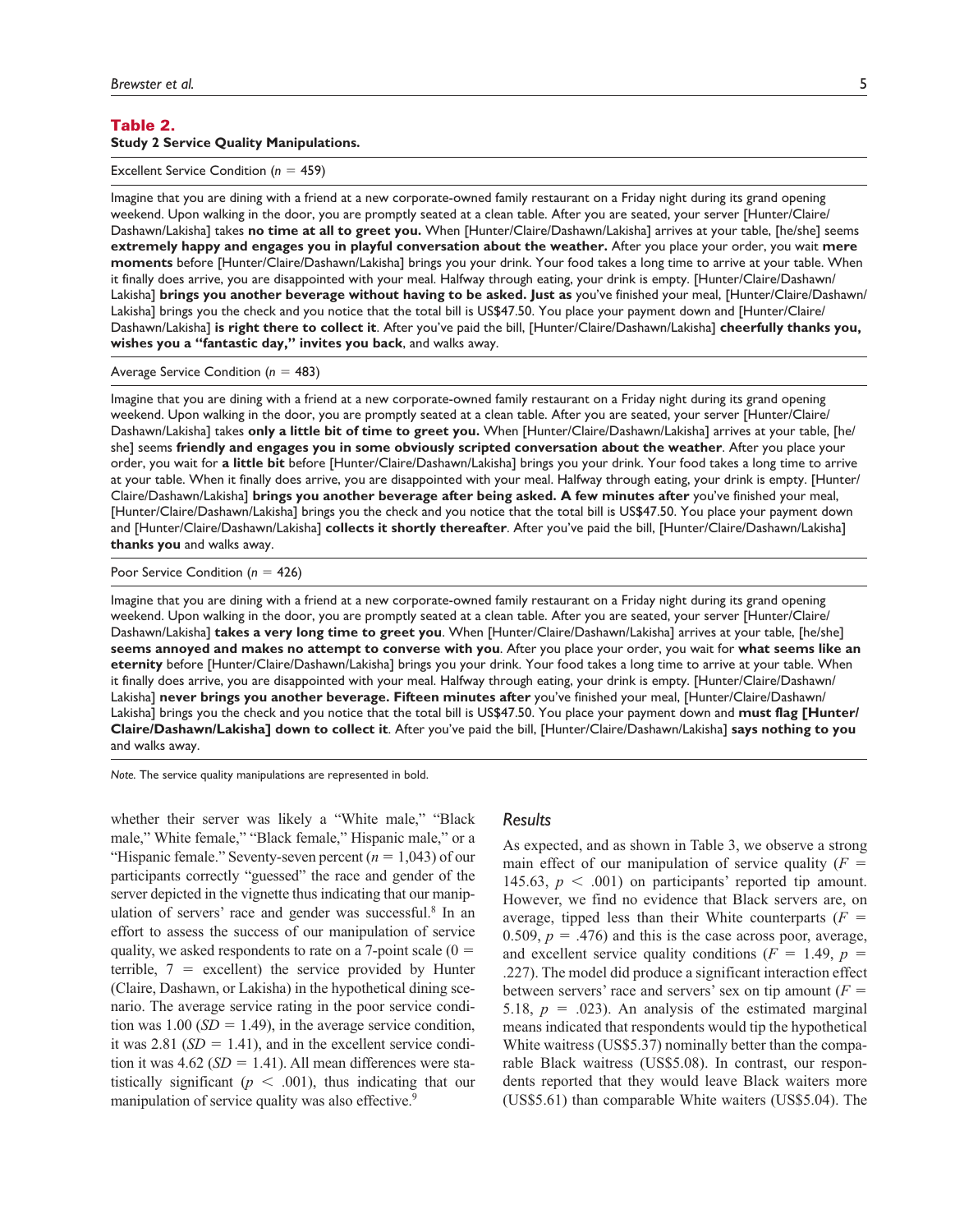# Table 3.

|  |  | Study 2 Between-Subject Effects of Servers' Race on Customers' Tipping Behaviors ( $n = 1,356$ ). |  |
|--|--|---------------------------------------------------------------------------------------------------|--|
|  |  |                                                                                                   |  |

| Variable                                                     | Type III Sum of<br>Squares | df             | Mean Square | F        | Significance |
|--------------------------------------------------------------|----------------------------|----------------|-------------|----------|--------------|
|                                                              |                            |                |             |          |              |
| Corrected model                                              | 3,580.68                   | П              | 325.52      | 27.34    | .000         |
| Constant                                                     | 37,584.74                  |                | 37,584.74   | 31.57.07 | .000         |
| Service quality                                              | 3,467.35                   | 2              | 1.733.67    | 145.63   | .000         |
| <b>Black server</b>                                          | 6.06                       |                | 6.06        | 0.509    | .476         |
| Female server                                                | 3.17                       |                | 3.17        | 0.266    | .606         |
| Service Quality $\times$ Black Server                        | 35.38                      | $\mathfrak{p}$ | 17.69       | 1.49     | .227         |
| Female Server $\times$ Black Server                          | 61.71                      |                | 61.71       | 5.18     | .023         |
| Service Quality $\times$ Female Server                       | 7.57                       | 2              | 3.79        | 0.318    | .728         |
| Service Quality $\times$ Black Server $\times$ Female Server | 26.47                      |                | 13.23       | 1.11     | .329         |
| Error                                                        | 16,000.27                  | 1,344          | 11.91       |          |              |
| Total                                                        | 58,120.80                  | 1,356          |             |          |              |
| Corrected total                                              | 19.580.96                  | 1,355          |             |          |              |

three-way interaction involving service quality, servers' race, and sex was also not significant  $(F = 0.318, p = .728)$ in this model. Finally, we estimated supplemental GLMs to assess whether the effects of servers' race on tip amount differ as a function of customers' race and/or sex. We found no reliable differences in the effect of servers' race (Black/ White) on reported tip amount across Asian, Black, Hispanic, White, and "other" respondents ( $F = 0.210$ ,  $p <$ .993), nor did we find a reliable difference in the effect of servers' race on reported tip amount across male and female respondents ( $F = 1.73$ ,  $p = .188$ ).

The substantive conclusions derived from these results corroborate those from Study 1 and cast an additional layer of doubt on the claim that customers' discriminate against Black servers by tipping them less than Whites. However, while our manipulation check in Study 2 confirmed that our use of racially distinct first names was effective in that respondents overwhelmingly reported that Hunter/Claire and Dashawn/ Lakisha were likely associated with White and Black individuals, respectively, racially distinct names may nonetheless be insufficient to induce an effect on customers' tipping intentions. That is, a racially suggestive name may not trigger a cognitive and behavioral response in respondents that is equivalent to seeing a server in the flesh. In an effort to assess whether visual cues of race have a more pronounced effect than racialized names, we present results from a third survey experiment that manipulated servers' race and sex with photographs of a White and Black waiter and waitress.

# **Study 3**

# *Sample*

Participants for this study were also recruited using Amazon Mechanical Turk.<sup>10</sup> A total of 540 MTurk "workers" initiated participation in our study by clicking on the link to our

questionnaire. However, 25 of these participants were omitted from the analysis because they took the survey twice (*n*  $=$  4) or completed it in ( $n = 21$ ) 120 s or less (median  $=$ 319 s). An additional 98 cases were omitted from the analysis because they either failed to report a tip in one or more of the within-subject satisfaction/dissatisfaction conditions or provided questionable tip amounts.<sup>11</sup> These procedures resulted in 417 demographically diverse U.S. consumers (50 states, District of Columbia, and Puerto Rico). Males (52%) and females (48%) were equally represented in our sample. Nearly 70% of the sample self-reported to be non-Hispanic White, 12% as Asian, 11% as non-Hispanic Black or African American, 6% as Hispanic or Latino, and 2.4% of another race/ethnic group.

### *Experimental Manipulations*

We asked respondents to imagine that they had taken a friend or family member out for dinner at a local restaurant and showed them a photograph of a hypothetical waiter/ waitress that we indicated had been assigned to their table. The photograph that was randomly displayed was of a White male  $(n = 101)$ , White female  $(n = 99)$ , Black male  $(n = 94)$ , or Black female  $(n = 123)$ . The four models that were depicted in the photographs were selected from Adobe Stock.<sup>12</sup> The White and Black male models were each depicted wearing formal attire (e.g., bowtie), smiling, and holding a tray with a glass of wine and a salad. The Black and White female models were photographed smiling, in the same (casual) restaurant, in similar outfits, and in similar poses (e.g., holding checkbook).<sup>13</sup> Like Study 1, following the vignette, respondents were asked to report, in dollars and cents, how much they would tip the server if their bill was US\$57.54 and they were (a) satisfied with both the food and quality of service, (b) dissatisfied with both the food and quality of service, (c) satisfied with the food but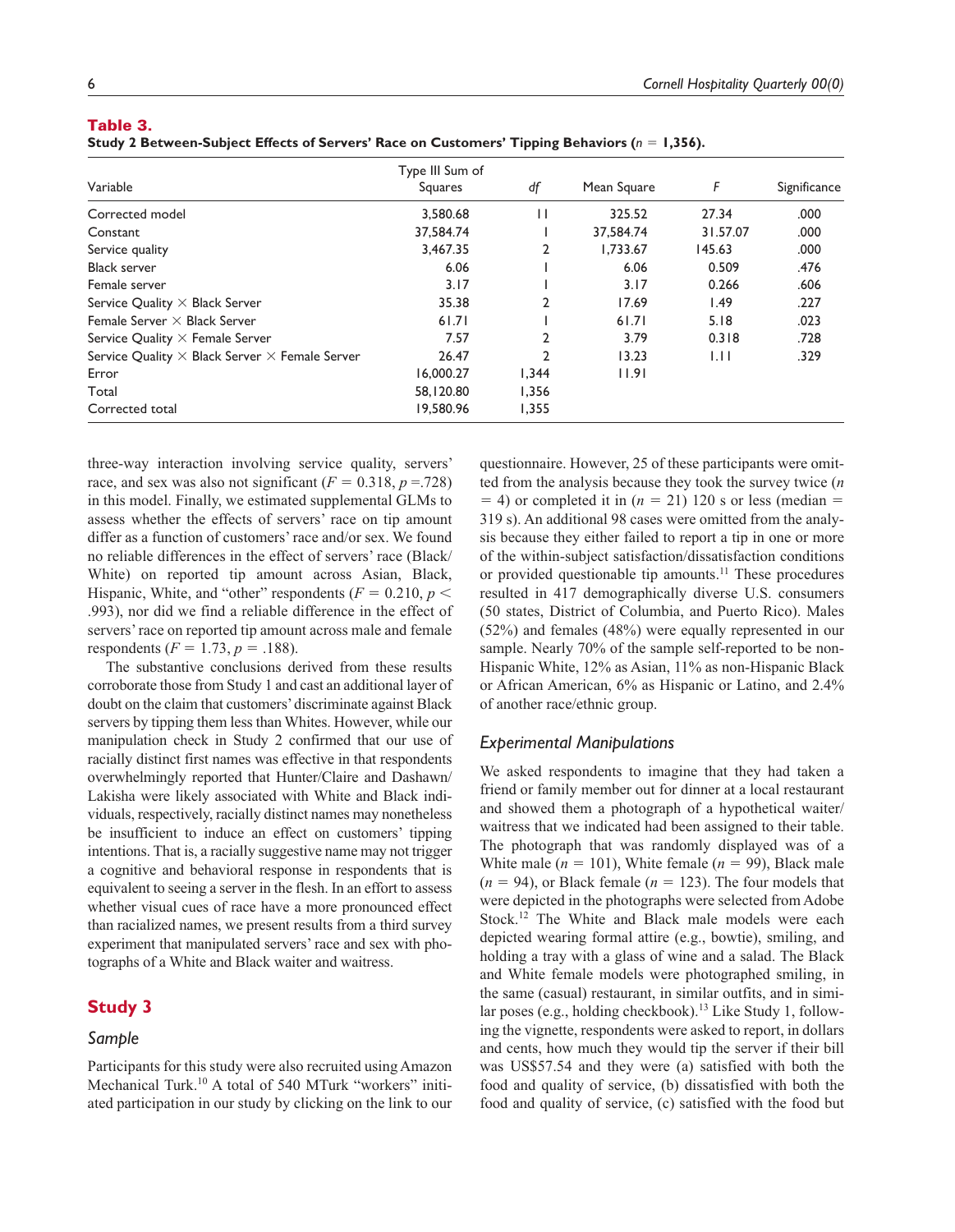### Table 4.

|                                                              | Type III Sum of |        |             |          |              |
|--------------------------------------------------------------|-----------------|--------|-------------|----------|--------------|
| Variable                                                     | Squares         | df     | Mean Square | F        | Significance |
| Between-subject effects                                      |                 |        |             |          |              |
| Constant                                                     | 105,497.26      |        | 105,497.26  | 2.136.38 | .000         |
| <b>Black server</b>                                          | 53.16           |        | 53.16       | 0.08     | .300         |
| Female server                                                | 118.93          |        | 118.93      | 2.41     | .121         |
| Black Server $\times$ Female Server                          | 118.34          |        | 118.34      | 2.40     | .122         |
| Error (dissatisfaction)                                      | 20.394.51       | 413    | 49.38       |          |              |
| Within-subjects effects                                      |                 |        |             |          |              |
| <b>Dissatisfaction</b>                                       | 8,084.00        | 1.91   | 4.244.19    | 684.23   | .000         |
| Dissatisfaction $\times$ Black Server                        | 1.56            | 1.91   | .818        | 0.132    | .867         |
| Dissatisfaction $\times$ Female Server                       | 16.83           | 1.91   | 8.83        | 1.42     | .242         |
| Dissatisfaction $\times$ Black Server $\times$ Female Server | 16.97           | 1.91   | 8.91        | 1.44     | .239         |
| Error (dissatisfaction)                                      | 4.879.48        | 789.65 | 6.20        |          |              |

*Note.* Results from a Mauchly's sphericity test indicated that the sphericity assumption underlying univariate tests of within-subject effects was violated. As such, Huynh–Feldt Epsilon corrections were used to adjust the degrees of freedom.

dissatisfied with the quality of service, and (d) dissatisfied with the food but satisfied with the quality of service. The average tip amount across the four within-subject levels of satisfaction/dissatisfaction ranged from US\$0.00 to US\$20.00 with a mean of US\$7.96 (SD =3.52).

# *Results*

To assess the role that servers' race plays in customers' tipping practices, we estimated a repeated-measures GLM predicting the amount (in dollars and cents) a respondent would reportedly tip across our four hypothetical experimental conditions involving satisfactory or dissatisfactory dining experiences. As shown in Table 4, a test of between-subjects effects produced by this analysis revealed no significant differences in tip amounts that respondents report they would leave to Black and White  $(F = 1.08, p = .300)$  nor male and female  $(F = 2.41, p = .121)^{14}$  servers. Furthermore, betweensubject differences in tipping intentions were not found to be sensitive to the interactive effects of our manipulation of servers' race and sex  $(F = 2.40, p = 122)$ . Finally, although the within-person manipulation of dissatisfaction with the food and/or service quality had a predictable strong effect on respondents' tipping intentions ( $F = 684.232$ ,  $p < .001$ ), this effect did not significantly vary as a function of the hypothetical servers' race ( $F = 1.32$ ,  $p = .867$ ), sex ( $F = 1.42$ ,  $p = .242$ , or the interactive effects of servers' race and sex  $(F = 1.44, p = .239)$ . We also estimated supplemental repeated-measures GLMs to assess whether our manipulations of servers' race (and sex) interact with respondents' race or sex to explain unique variance in within or between-subject tip amount. These models produced no reliable evidence that the effect of servers' race (or sex) on customers' tipping intentions is conditioned by participants' race or sex.

# **Discussion**

In three survey experiments, each administered to relatively large and demographically diverse samples of U.S. consumers, we were unable to replicate results from previously published correlational studies on consumer racial discrimination in tipping behaviors. Specifically, in contrast to previously published results (Ayres et al., 2005; Brewster & Lynn, 2014; Lynn et al., 2008), we find no evidence that ceteris paribus consumers discriminate against Black servers by tipping them less than comparable White servers. Our findings suggest that this is the case for both waitresses and waiters and across experimentally manipulated within and between-subject levels of dining satisfaction (Studies 1 and 3) and service quality (Study 2). Although we did observe a significant interaction effect between servers' race and servers' sex on tip amount in Study 2, the nature of this effect was more advantageous than detrimental to Black servers' tipped income. Although Black waitresses were tipped nominally less than White Waitresses, the interaction effect was largely driven by the significantly better tips that respondents reported they would leave Black waiters relative to comparable White waiters. Although not significant, the nature of this interaction effect was replicated in our third experiment wherein servers' race and sex were manipulated with photographs. Furthermore, we found no evidence to suggest that the effects of servers' race on tipping behaviors differed across male and female respondents or across Asian, Black, Hispanic, or White respondents.<sup>15</sup> In short, and as summarized in Table 5, we find no evidence to suggest that consumers' tipping decisions are on average sensitive to their server's race (or  $sex^{16}$ ). In fact, all else being equal, the mean difference in tips that the respondents in our studies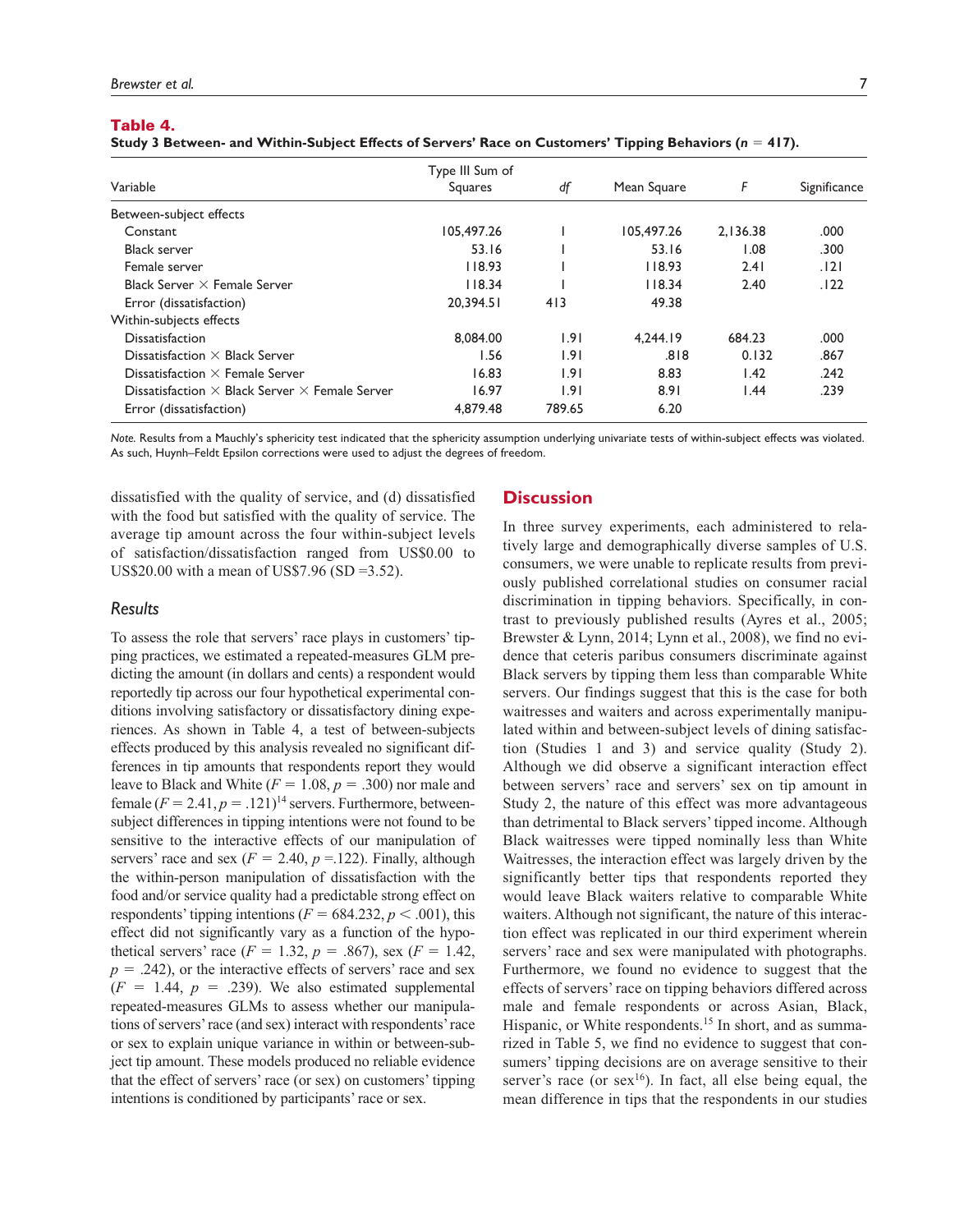### Table 5.

**Summary of Results From Three Survey Experiments Testing the Causal Effect of Servers' Race (and Sex) on Restaurant Customers' Tipping Behaviors.**

|                                     | White<br>Male | <b>Black</b>        | White                 | <b>Black</b>          |
|-------------------------------------|---------------|---------------------|-----------------------|-----------------------|
| Study I (bill = $US$45.50$ )        | $(n = 173)$   | Male<br>$(n = 179)$ | Female<br>$(n = 184)$ | Female<br>$(n = 166)$ |
| Satisfied with food and service     | US\$8.36      | <b>US\$8.55</b>     | US\$8.21              | US\$8.44              |
|                                     | (18.4%)       | (18.8%)             | (18.0%)               | (18.5%)               |
| Satisfied with service/dissatisfied | US\$6.16      | US\$6.12            | US\$6.33              | US\$5.96              |
| with food                           | (13.5%)       | (13.5%)             | (13.9%)               | (13.1%)               |
| Satisfied with food/dissatisfied    | US\$4.96      | US\$4.82            | US\$4.71              | US\$4.73              |
| with service                        | (10.9%)       | (10.6%)             | (10.4%)               | (10.4%)               |
| Dissatisfied with food and          | US\$3.91      | US\$3.78            | US\$3.85              | US\$3.76              |
| service                             | (8.6%)        | (8.3%)              | (8.5%)                | (8.3%)                |
|                                     | White         | <b>Black</b>        | White                 | <b>Black</b>          |
|                                     | Male          | Male                | Female                | Female                |
| Study 2 (bill = $US$47.50$ )        | $(n = 354)$   | $(n = 341)$         | $(n = 328)$           | $(n = 333)$           |
| <b>Excellent service</b>            | US\$6.54      | US\$7.89            | US\$6.99              | US\$6.82              |
|                                     | (13.8%)       | (16.6%)             | (14.7%)               | (14.4%)               |
| Average service                     | US\$5.64      | US\$5.65            | US\$5.73              | US\$5.55              |
|                                     | (11.9%)       | (11.9%)             | (12.1%)               | (11.7%)               |
| Poor service                        | US\$2.95      | US\$3.27            | US\$3.40              | US\$2.87              |
|                                     | (6.2%)        | (6.9%)              | (7.2%)                | (6.0%)                |
|                                     |               |                     |                       |                       |
| Study 3 (bill = $US$57.54$ )        | $(n = 101)$   | $(n = 94)$          | $(n = 99)$            | $(n = 123)$           |
| Satisfied with food and service     | US\$11.00     | US\$11.61           | US\$10.72             | US\$10.68             |
|                                     | (19.1%)       | (20.2%)             | (18.6%)               | (18.6%)               |
| Satisfied with service/dissatisfied | US\$9.21      | US\$10.00           | US\$8.78              | US\$8.76              |
| with food                           | (16.0%)       | (17.4%)             | (15.3%)               | (15.2%)               |
| Satisfied with food/dissatisfied    | US\$6.05      | US\$6.93            | US\$6.20              | US\$5.97              |
| with service                        | (10.5%)       | (12.0%)             | (10.8%)               | (10.4%)               |
| Dissatisfied with food and          | US\$5.01      | US\$6.30            | US\$5.56              | US\$5.14              |
| service                             | (8.7%)        | (10.9%)             | (9.7%)                | (8.9%)                |
| Tip amount (percent) mean of        | US\$6.34      | US\$6.81            | US\$6.41              | US\$6.24              |
| means                               | (12.51%)      | (13.37%)            | (12.65%)              | (12.32%)              |

reported that they would leave a hypothetical Black (*n* = 1,236, US\$6.42) and White (*n* = 1,239, US\$6.29) restaurant server was only 13 cents ( $CI<sub>95%</sub> = -0.607$ , 0.347). After taking into account sample size differences across our experiments, the meta-estimate of the server race effect on tipping was for all practical purposes reduced to zero (mean difference = US\$0.05, 95% CI =  $-0.263$ ,  $0.154$ ).<sup>17</sup>

Although our results and substantive conclusions diverge from those of Lynn et al. (2008) and Brewster and Lynn (2014), they are nonetheless consistent extant studies that have included a measure of servers' race as a nonfocal variable in their analyses. For instance, Lynn and

McCall (2009) surveyed a large sample of current and former restaurant servers ( $n = 1,606$ ) and asked them to indicate on a 7-point scale  $(1 = \text{much larger than most others})$ tips;  $7 =$  much smaller than most others' tips) how the tips they earn compared to those earned by their coworkers. The authors found no difference in White and non-White servers' perceptions of their tips relative to the tips of other servers in their restaurant. Given the overrepresentation of Whites employed as servers or bartenders, the coworkers that many non-White respondents in this study were juxtaposing their wages against were likely to be White. In another large sample  $(n = 954)$  of current and former restaurant servers, Brewster (2015) failed to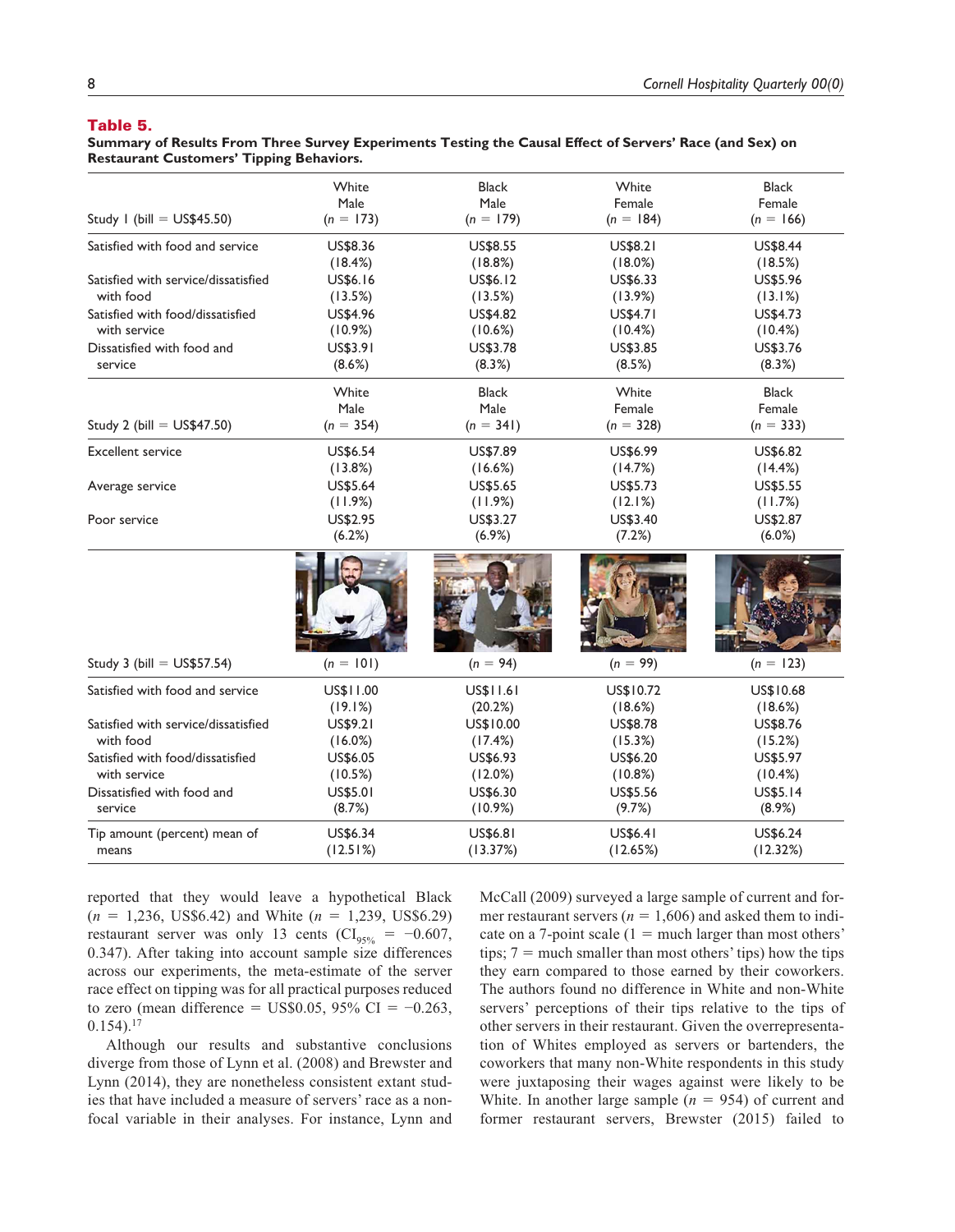observe a meaningful difference in White and non-White respondents' reported average tip percentage that they receive from customers at their restaurant. Furthermore, Parrett (2011) analyzed survey data (*n* = 295) collected from patrons as they left five Virginia restaurants and found no effect of servers' race on the customers' tipping behavior. Finally, using a consumer diary methodology, Lynn et al. (2012) analyzed data on 466 dining experiences nested within 122 consumers (students) and found no evidence to suggest that consumers tip non-White severs differently than White servers and this was the case across within-subject ratings of service quality. Although the racially homogeneous nature of the samples analyzed in these studies<sup>18</sup> precluded the authors from comparing server or customer reported tips across White and Black servers, when coupled with the experimental results that we report in the current research, these extant findings casts an added layer of doubt on the generalizable nature of consumers' proclivities to tip Black servers less than their White counterparts.

Our use of a vignette experimental design allowed for a controlled assessment of unconditional and conditional causal effects of servers' race on consumers' tipping intentions in three relatively large and demographically diverse samples of U.S. consumers. Of course, it would have been preferable to do such a controlled test using real-life service encounters involving actual White and Black restaurant servers. Needless to say, however, a test using real-world dining scenarios that controlled for all environmental, social, and psychological confounds would have been quite difficult (impossible) to execute for a variety of reasons. As such, the high internal validity that we achieve with our design comes at a potential cost to the external validity of our results. In other words, it is possible that our respondents' actual tipping decisions would differ from the decisions that we capture with our measures of customers' tipping intentions under hypothetical, controlled, and manipulated conditions. If this is the case, it might explain why we were not able to replicate Lynn et al. (2008) and Brewster and Lynn's (2014) results. However, notwithstanding this as a possibility, we have no reason to believe that our measures of customers' tipping intentions under hypothetical conditions are not reliable proxies or strong predictors of how consumers would actually tip in comparable real-life scenarios.

That extant research has documented a strong relationship between what people say they would do under hypothetical conditions and what they actually do if confronted with a similar situation (e.g., see Brauer et al., 2019; Hainmueller et al., 2015; Murphy et al., 1986) gives us some confidence in the external validity of our results. Our confidence is bolstered by the fact that our respondents' tipping intentions were observed to be sensitive to our within and between-subject manipulations of service quality/satisfaction—relationships that have been widely documented in the extant tipping

literature (see Banks et al., 2018). Furthermore, in both the SSI and MTurk samples, Black participants reported that they would leave the hypothetical server a significantly smaller tip than White participants.<sup>19</sup> That we were able to replicate a Black–White difference in tipping that has been observed in many previous studies and that have used a variety of different methodologies (see Banks et al., 2018; Brewster & Nowak, 2019; Lynn, 2006) lends further support to the validity of our participants' reported tipping decisions under hypothetical conditions. Although we have no strong reasons to believe that our results are not generalizable, we of course recognize that the external validity of our results is an outstanding empirical question. Thus, we hope that additional estimates of the effects of service providers' race on customers tipping behaviors are generated in forthcoming studies utilizing different sampling approaches and innovative methods of observation.

Although our results call into question the generalizability of previously documented server race effects on customers' tipping practices, they should not be interpreted as an indication that Black servers are never tipped less than their White coworkers simply because of their perceived race. In fact, while the results reported by Lynn et al. (2008), and Brewster and Lynn  $(2014)$  may reflect Type I errors<sup>20</sup> it is nevertheless the case that Black servers (or taxi drivers, see Ayres et al., 2005) in these studies were observed to be tipped less than their White counterparts even after controlling for a wide range of potential confounding factors. Furthermore, anecdotes of racially motivated mistreatment of Black restaurant servers surface routinely in the popular press. For instance, a table of White customers at an Olive Garden in Evansville, Indiana reportedly refused to be waited on by a Black server.<sup>21</sup> Had the Olive Garden manager not acquiesced to the consumer's racist demands by re-assigning a White server to the table, it is reasonable to assume that the table would not have tipped this Black server fairly. In a similar event, four customers at a Kentucky Applebee's stiffed their Black waitress and left a note on a paper napkin that read: "We don't tip Black people."<sup>22</sup> Just recently, a Black waiter working at a Buffalo Wild Wings in Northern Kentucky was stiffed on a US\$68.41 bill and in lieu of a signature on the credit card slip, the customer wrote—*"All Lives Matter."*<sup>23</sup>

In short, our results do not undermine the assumption that there are consumers who will, under some conditions, consciously or unconsciously discriminate against Black servers by tipping them less simply because they are perceived to be Black. This assumption is not only buttressed by the extant studies and anecdotes cited above but also by a large body of social science research that has documented the enduring nature of racial prejudice (implicit and explicit) and discrimination in America across a variety of social milieus. As such, we encourage future research that aims to identify and test a wide range of individual, interactional,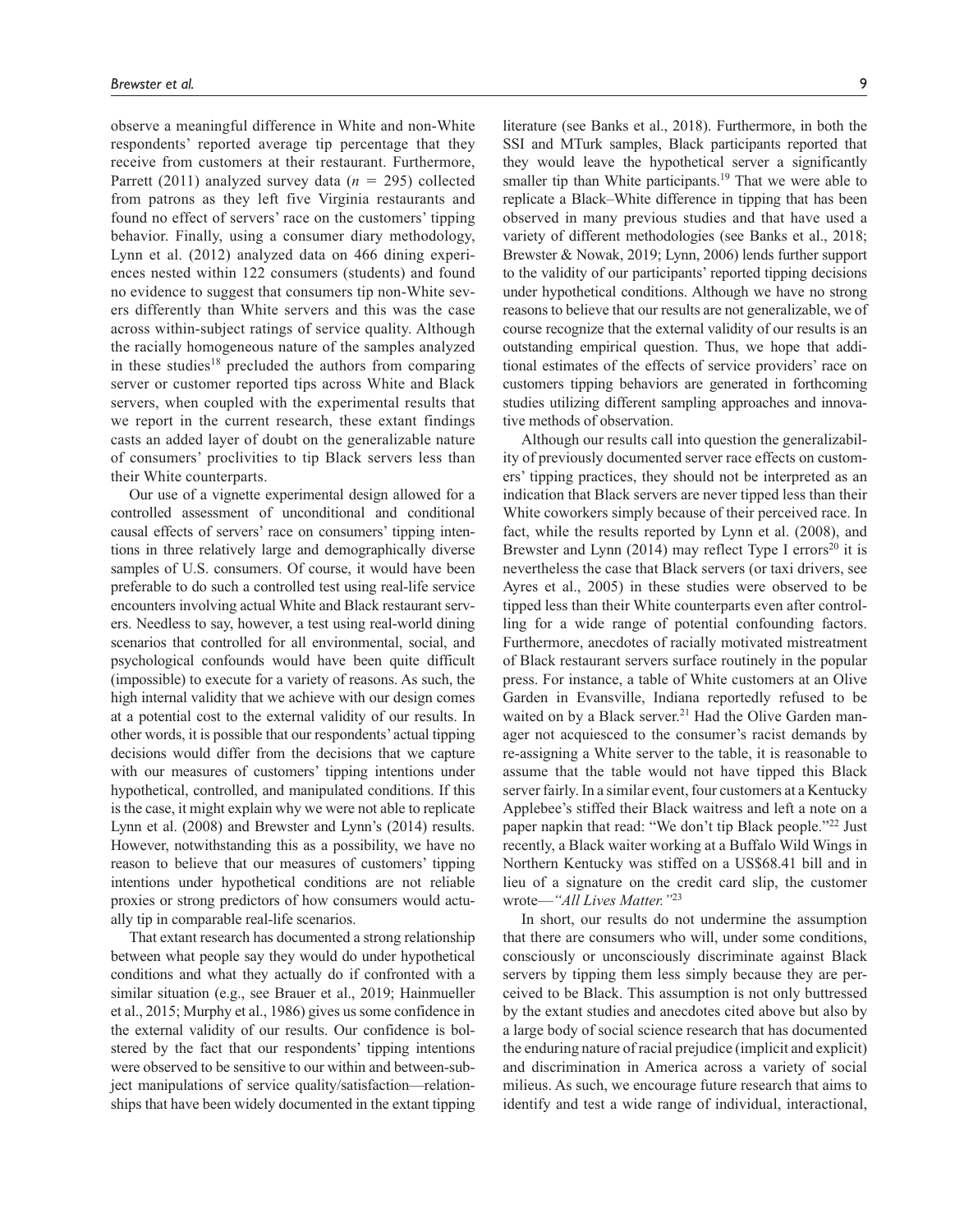and environmental conditions that conjoin with servers' race to produce such discriminatory consumer behaviors. Research in this vein should be cognizant that consumers' propensities to racial discrimination in their tipping practices may not always be disadvantageous to Black servers. That is, if our assumption that some customers, under some conditions, do discriminate against Black servers by tipping them less than White servers is correct, our results imply that other customers may tip Black servers' more than they otherwise would have tipped them had they been White. As such, studies that aim to tease out the countervailing conditions under which Black servers may be the beneficiaries of better tips vis-à-vis White servers are also needed if the role that servers' race plays in customers' tipping decisions is to be fully understood.

We also encourage research that moves beyond the direct role that customers may play in producing differences in tip earnings across Black and White restaurant servers. In the restaurant milieu, there are multiple points of contact aside from servers' interactions with customers that could logically contribute to a racial differential in earnings that have not to date been scrutinized. For instance, restaurant managers may consciously or unconsciously bolster the tips of White servers, at the expense of their Black coworkers, by scheduling them to work the busiest shifts (e.g., weekends) or by assigning them larger and/or more lucrative sections of the restaurant (and/or less favorable, e.g., distance to kitchen, see Kim et al., 2017 see also Alexander v. Casino Queen, Inc.).<sup>24</sup> In fact, just recently two Capital Grille employees filed a complaint with the EEOC alleging such discriminatory treatment. One of the complainants, a Latinx server working in a Washington D.C. Capital Grille, alleges that she was "consistently assigned to sections of the restaurant known to generate less in tips, which management referred to as "Section 8" or "my low-income world" (Carman, 2020).<sup>25</sup> Future research may also find that Black servers' earnings are sometimes undermined by hosts who seat them less often and/or with customers who are known to be below average tippers (e.g., Black customers, see Carman, 2020), by bussers who are slow to clear their tables thereby inhibiting them from "turning" them quickly (see Gatta, 2002), and/or by cooks who control the timing and quality of the food that is delivered to their tables (see Wilson, 2019). In short, we encourage future research that considers a much broader range of factors that may contribute to interracial differences in restaurant servers' tip earnings than have been considered to date.

Notwithstanding these avenues for further research, the fact that we did not experimentally observe a meaningful difference in the average size tip that customers reported they would leave Black and White servers has important implications for the operations of restaurant establishments. In an era wherein restaurant owners and operators are increasingly being asked to consider replacing voluntary tipping with alternative compensation policies, it is important

to scrutinize extant empirical evidence used to advance the narrative of both advocates and opponents of voluntary tipping. To this end, the current studies' results suggest that race-based discrimination in customers' tipping practices need not occupy a dominant place in all restaurant operators' deliberations about replacing voluntary tipping with alternative remuneration systems. This is not to suggest that there are not good reasons to consider abolishing voluntary tipping (Lynn, 2017) but rather that racial discrimination in customers' tipping practices by itself may not be a particularly strong reason for many, or most, restaurants to do so.

Similarly, our results should dampen concerns that voluntary tipping, a facially neutral compensation policy, may render establishments vulnerable to Title VII disparate impact litigation and liability by producing a wage differential for Black and White servers (see Brewster & Lynn, 2014; Kline, 2016; Lynn et al., 2008; Nelson, 2020; Wang, 2014). In addition to other challenges, for a plaintiff to maintain a disparate impact case under Title VII, the courts would need to determine that there is sufficient statistical evidence to establish the plaintiff's claim (see Kline, 2016; Nelson, 2020; Wang, 2014). Given our inability to experimentally replicate research by Ayres et al. (2005), Lynn et al. (2008), and Brewster and Lynn (2014), it is questionable whether a court could be convinced by the existing body of published scholarship, *alone*, that employers' practice of relying on customers' voluntary gratuities to compensate servers produces a generalizable discriminatory outcome in Black and White servers' wages.

Of course, this situation could change as the body of literature in this area continues to develop and the individual and restaurant-level boundary conditions of customers' propensities to discriminate racially in their tipping practices become better understood. Furthermore, a plaintiff who litigates a particular claim might be able to produce sufficient evidence that Black servers in their specific restaurant (or chain of restaurants) suffer from lower tip earnings than their White coworkers (see Kline, 2016). If such evidence were to be accepted, employers could encounter difficulties establishing that relying on voluntary tipping to compensate their servers is job related for the position in question and consistent with business necessity, and, therefore, have difficulty defending the practice (see Kline, 2016; Nelson, 2020; Wang, 2014). As such, we echo Lynn et al. (2008, p. 1057) in encouraging restaurants to be proactive and protect themselves from any potential threat of disparate impact litigation by systematically monitoring the tips that their White and non-White employees receive. At minimum, restaurant operators could easily track the credit card tips that are left to their wait staff and in the event that such efforts unveil a racial difference that cannot readily be accounted for the restaurant should implement a redistributive tipping policy (e.g., tip pooling), add automatic gratuities to customers' checks, or abolish the practice of voluntary tipping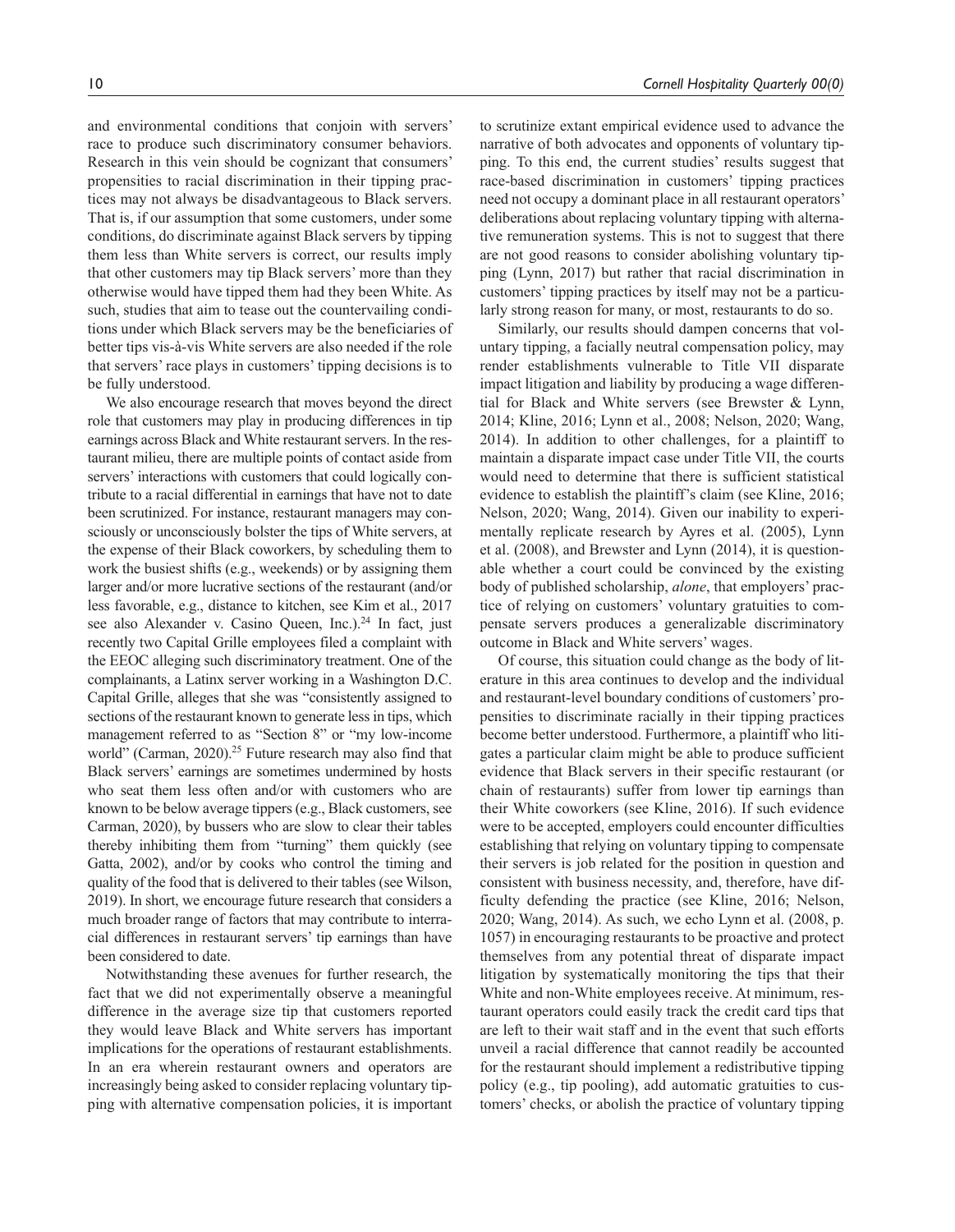altogether in their establishments (see Nelson, 2020 for additional, and innovative, strategies that could be considered to address racial disparities in tip earnings). Given the potential cost associated with litigation, restaurant operators have little to lose by being proactive on this front.

In closing, we encourage the restaurant industry to actively address what is likely to be a greater threat to the earnings of Black restaurant servers/bartenders than is posed by consumer racial discrimination in tipping—the underrepresentation of Black and Brown-skinned servers working in lucrative high-end dining establishments.<sup>26</sup> The underrepresentation of Black servers in fine dining establishments is, in part, an unfortunate outgrowth of the racially and economically segregated neighborhoods where people live. Fine dining restaurant establishments are simply less likely to be a viable employment option for many Black restaurant workers vis-à-vis their White peers. Although operators of fine dining establishments cannot solely be expected to address this source of Black servers' underrepresentation in their establishments, there are things that operators can and should be doing in an effort to further diversify the makeup of their wait staff.

First and foremost, fine dining operators (in particular) need to review their hiring, placement, and promotion practices and implement policies/procedures intended to ensure that there is not a conscious or unconscious preference for White applicants over equally qualified and deserving Black applicants. The need to do so is clear. Restaurant Opportunities Centers United, for instance, recently conducted 400 matched pairs audit tests for discriminatory hiring practices in fine dining restaurant establishments located in New York, Chicago, Detroit, and New Orleans. Results from these audit tests demonstrated that White applicants were more likely to be interviewed and if interviewed were treated better by management and extended more time to speak than were applicants of color. Moreover, White applicants were found to be twice as likely to be offered a position as a server or bartender compared with equally (or better) qualified applicants of color applying for the same position within the same fine dining establishment (see, for example, Bendick et al., 2010; Jayaraman, 2016).

In addition to categorical exclusion, applicants of color have been shown to be the victims of racial channeling, a term used to describe the process by which they are steered into lower paying, non-customer contact, positions (e.g., busser, runner, dishwasher) rather than being considered for the more lucrative serving or bartending position that they applied for or inquired about (Pager et al., 2009). Finally, once employed in black-of-the-house, people of color encounter limited opportunities for promotion into the coveted high paying front-of-the-house positions (Jayaraman, 2013, 2016) In short, intervening where restaurant consumers discriminate against Black servers and bartenders by tipping them less than their White counterparts is not likely to be a sufficient course of action, by itself, to attenuate

notably the aggregate racial wage disparity that has been observed among tipped restaurant workers. To do so, fine dining establishments will necessarily have to take a leading role by taking steps to ensure racial equality in their hiring, placement, and promotion processes. We hope that this research encourages such leadership.

# **Acknowledgements**

The authors are grateful to Lu-in Wang and anonymous CQ referees for their helpful feedback on earlier drafts of this article.

### **Declaration of Conflicting Interests**

The author(s) declared no potential conflicts of interest with respect to the research, authorship, or publication of this article.

### **Funding**

The author(s) received no financial support for the research, authorship, or publication of this article.

### **ORCID iD**

Zachary W. Brewster  $\blacksquare$  https://orcid.org/0000-0002-2096-7767

# **Notes**

- 1. Based on an analysis of Census data, One Fair Wage (OFW) estimates that White male tipped restaurant workers earn an average hourly wage of US\$16.48 per hour. Compared with their White male counterparts, Black males, White females, and Black females earn on average US\$2.76 (or 16.75%), US\$4.48 (or 27.18%), and US\$4.79 (or 29.07%) less per hour, respectively (see https://onefairwage.com/wp-content/ uploads/2020/07/LegacyOfSlavery\_4.pdf).
- 2. https://www.washingtonpost.com/news/voraciously/wp/2020 /09/30/parent-company-of-olive-garden-violates-the-civil-rights -act-with-its-tipping-policies-activists-say/?outputType=amp
- 3. https://jacobinmag.com/2020/10/tipped-restaurant-workerswaiters-coronavirus-subminimum-wage
- Reported tip amounts were considered entry errors, nonserious, exaggerated, or otherwise questionable estimates if they exceeded 50% of the hypothetical bill size  $(n = 17)$ . The within-subject experiment design also included two data quality checks. First, response patterns were considered illogical and cases omitted if a respondent reported a higher tip amount in the dissatisfied with food and service condition than in the satisfied with the food and service condition. Second, response patterns were considered illogical and cases omitted if a respondent reported a lower tip amount under the dissatisfied with only food/service condition than in the dissatisfied with both the food and service condition. The 163 cases that were omitted as a result of data quality concerns were distributed similarly across the White  $(n = 91)$  and Black  $(n = 72)$ experimental conditions ( $\chi^2 = 1.31$ ,  $p = .252$ ). As such, the substantive conclusions derived from our analysis should not be sensitive to the omission of these cases.
- 5. The prompt read as follows: "Image that you take a friend or family member to the above-pictured restaurant for dinner. After being seated at a table, a [waiter/waitress] in [his or her] mid-20s greets you by saying, 'Hello, my name is Jamal/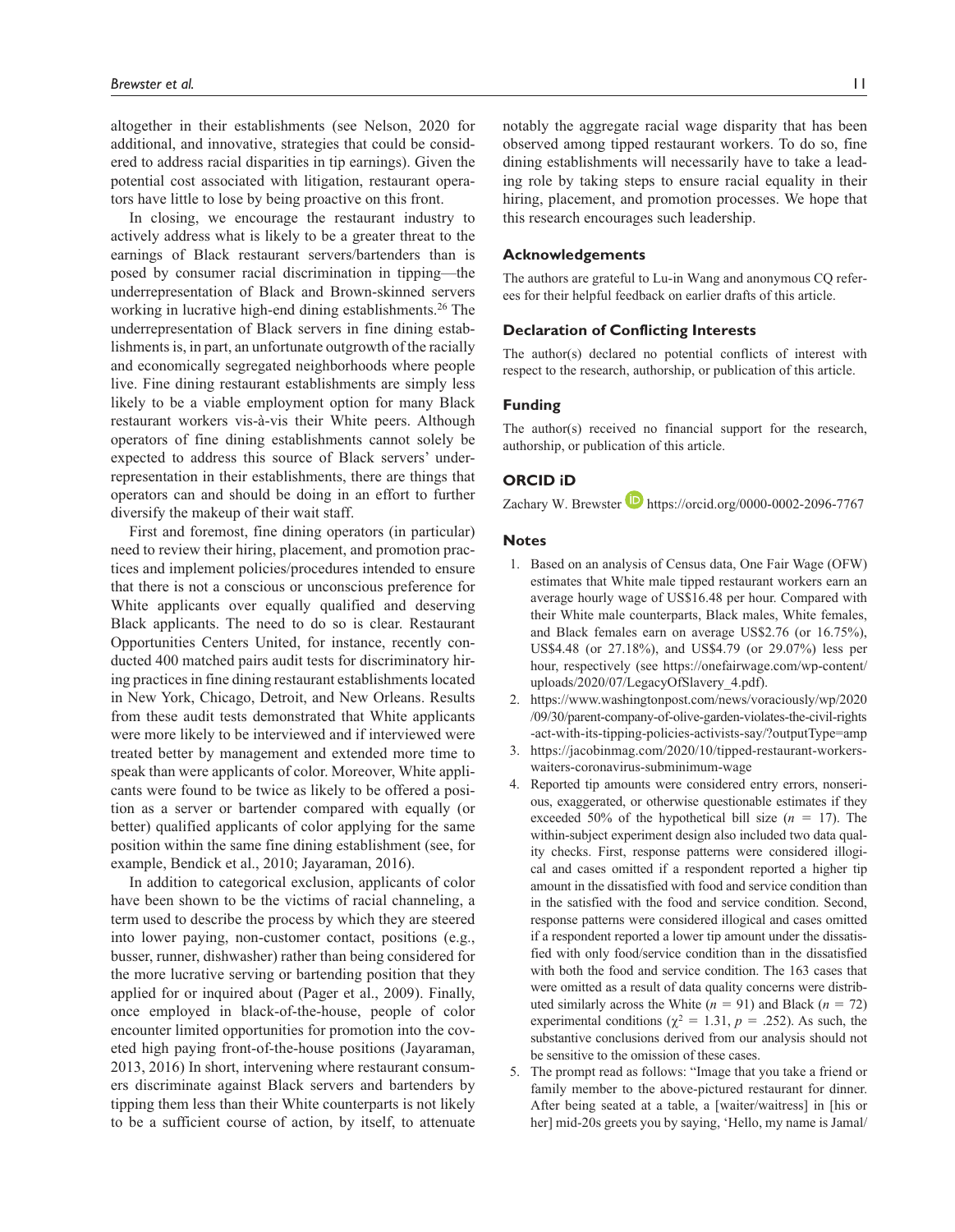Brad/Tamika/Emily and I will be taking care of you tonight.' After you finish eating [Jamal/Brad/Tamika/Emily] delivers your bill and you see that the total is US\$45.50."

- 6. In a previously published analysis of these experimental data, Brewster and Brauer (2017) demonstrated that the withinperson effect of dissatisfaction (or the closely related concept of service quality) on tip amount differed significantly across Black and White respondents. Specifically, the authors showed that the within-person effect of dissatisfaction on respondents tipping intentions was moderated by customers' race such that the tips of Black customers were more sensitive to dissatisfactory conditions than their White counterparts. While not the focus of Brewster and Brauer's (2017) study, the authors did include the manipulation of servers' race in their analysis as a covariate. Results showed that there was not a significant difference in reported tips across the Black and White server conditions. In this study, Brewster and Brauer (2017) analyzed data provided only by Black and White participants and did not test for any multiplicative effects involving servers' race on reported tip amount. The current study analyzes a more race/ethnic diverse sample of consumers (Black, Asian, White, and Hispanic) and importantly we also test for multiplicative effects involving our manipulation of servers' race.
- 7. Reported tip amounts were considered invalid (e.g., entry errors, non-serious, exaggerated, or otherwise questionable estimates) if they exceeded 50% of the hypothetical bill size (US\$47.50). The 198 cases that were omitted because of missing information of data quality concerns were distributed similarly across the White  $(n = 104)$  and Black  $(n = 94)$ experimental conditions ( $\chi^2 = .334$ ,  $p = .558$ ). As such, the substantive conclusions derived from our analysis should not be sensitive to the omission of these cases.
- 8. Participants' in the White server experimental condition (82.6%) were more likely to correctly guess the race/sex of the hypothetical server than those in the Black server condition (71.2%) and this difference was statistically significant ( $\chi^2$  = 24.53,  $p < .000$ ). This difference may reflect social desirable reporting. In an effort to present themselves as people whose judgments are not influenced by racial stereotypes, in this case, those that are associated with first names, participants asked to consider a scenario involving Dashawn or Lakisha may have consciously refrained from identifying these names as "Black names." In an effort to assess whether the results we present are sensitive to this potential source of reporting bias we estimated our general linear model (GLM) after omitting respondents who failed this manipulation check. The substantive conclusions derived from this model were the same as those that we present.
- 9. The zero-order correlation between our experimental measure of service quality and respondents' rating of the service depicted in the hypothetical scenario was .71 ( $p < .000$ ).
- 10. What we present here is a component of a larger survey experiment that was designed to test the effects of wearing a mask on restaurant servers' tipped incomes. The experiment included a mask manipulation across a White, Black, and Hispanic male and female. As such, the original experiment included 12 randomized conditions. In this article, we present results from an analysis of only the conditions that included

12 *Cornell Hospitality Quarterly 00(0)*

photographs of a Black or White male or female who was not wearing a mask  $(n = 540)$ .

- 11. Reported tip amounts were considered entry errors, non-serious, exaggerated, or otherwise questionable estimates if they exceeded 50% (US\$28.77) of the hypothetical bill size. In accordance with Study 1, tipping response patterns were also considered illogical and cases omitted if a respondent reported a higher tip amount in the dissatisfied with food and service condition than in the satisfied with the food and service condition. Second, response patterns were considered illogical and cases omitted if a respondent reported a lower tip amount under the dissatisfied with only food/service condition than in the dissatisfied with both the food and service condition. The 123 cases that were omitted because of missing information or data quality concerns were distributed similarly across the four experimental conditions ( $\chi^2 = 1.02$ , *p* = .797). As such, the substantive conclusions derived from our analysis should not be sensitive to the omission of these cases.
- 12. https://stock.adobe.com/license-terms
- 13. Despite the photographic similarities across the Black and White male (female) conditions, it is nonetheless possible that our manipulation of race is confounded with other individual differences between the male (female) models. Although we are not able to unequivocally rule this possibility out we did ask respondents to report on a 7-point scale their perception of the hypothetical servers' friendliness (1 = extremely unfriendly, 7  $=$  extremely friendly), attractiveness ( $1 =$  extremely unattractive,  $7 =$  extremely attractive), and overall appearance  $(1 =$ dislike a great deal,  $7 =$  like a great deal). On average, respondents' ratings of the photographed Black and White males were comparable for our measures of friendliness ( $p = .368$ ), attractiveness ( $p = .073$ ), and overall appearance ( $p = .932$ ). On average, respondents likewise rated the Black and White females similarly in terms of friendliness ( $p = .931$ ), attractiveness ( $p = .609$ ), and overall appearance ( $p = .338$ ). These results give us added confidence that the Black/White males and Black/White females depicted in the photographs were indeed perceived to be comparable with the exception of their race. Nonetheless, future research should consider manipulating the race with photographs of the same person to avoid confounding race with other individual differences (e.g., FaceApp, see https://www.neogaf.com/threads/faceapp-apparently-nowhas-race-filters-i-never-got-the-humor-in-these.1417700/ page-6).
- 14. The effect of servers' sex on tip amounts in this study should be interpreted with caution. The glass of wine and the formal attire (e.g., bowtie) worn by the male models likely functioned to signal that the scenario was in a fine dining restaurant whereas the females were photographed in what clearly appears to be a casual restaurant. In short, these associations may be the outcome of the confounding of servers' sex with other factors that may be associated with customers' tipping behaviors (e.g., restaurant expensiveness, décor, etc.).
- We also estimated supplemental models to assess whether the effects of servers' race on customers' tipping intentions were conditioned by respondents' age, income, education, or region of residence. Controlling for the effects of our manipulations of dining satisfaction/service quality and servers' sex, these models produced no evidence to suggest that the effects of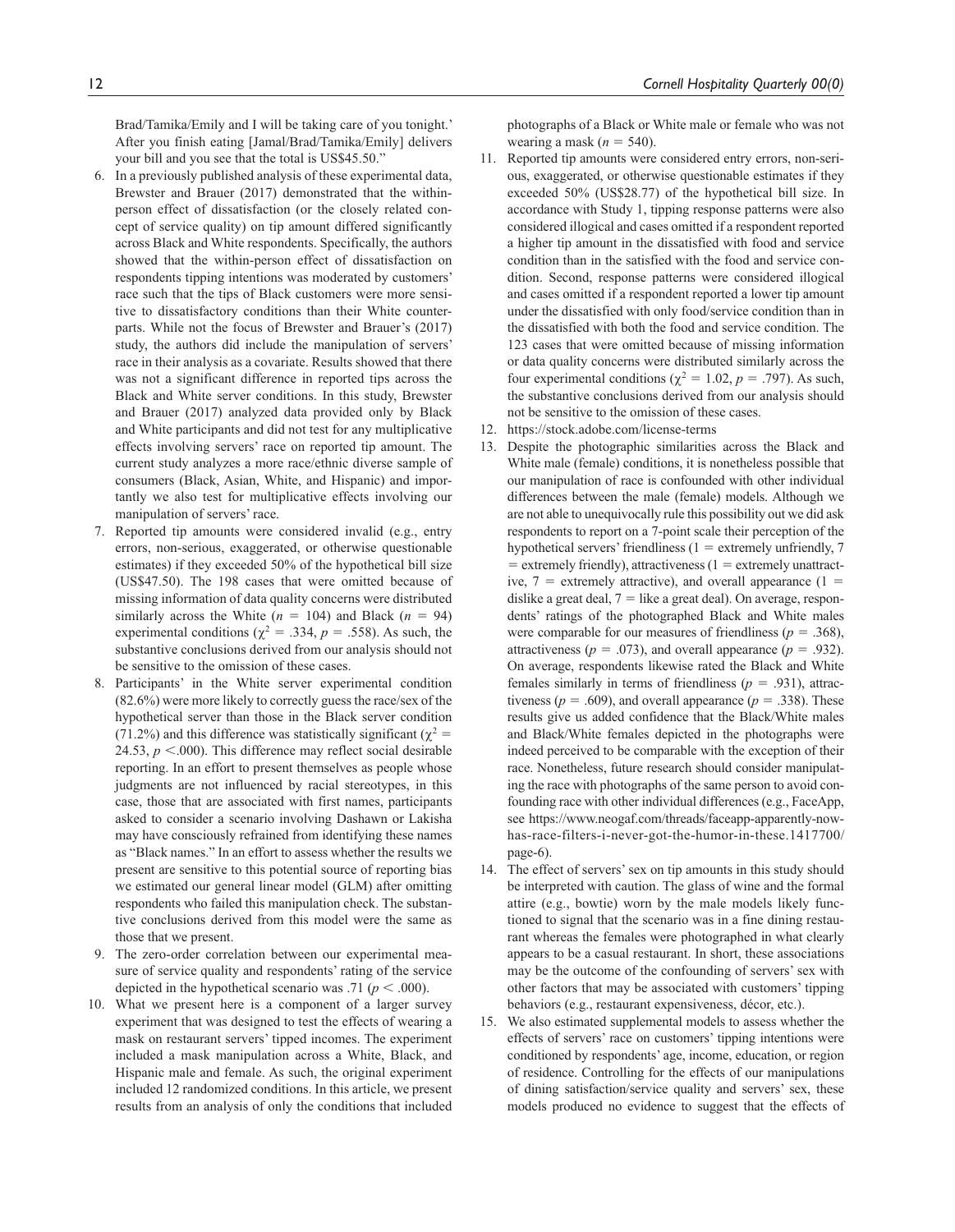servers' race on respondents' tipping intentions are sensitive to these demographic characteristics. In fact, the only interaction effect that approached statistical significance was that between servers' race and respondents' education ( $b = .254$ ,  $p = .09$ ) in Study 2. As the educational level of respondents in Study 2 increased they were more likely to report that they would tip the hypothetical Black server nominally more than the comparable White server. In short, the null effect of servers' race on tipping intentions that we document across three survey experiments is robust across respondents' age, region of residence (Studies 1–3), income, and education (Studies 1 and 2).

- 16. While not our focus, the results of our studies also offer to the extant literature three experimental tests of server sex effects on customers' tipping behaviors. On average, respondents in each of the three studies reported that they would tip male and female servers comparably. These results are consistent with those of many other studies that have observed null effects of servers' sex on customers' tipping behaviors (e.g., Conlin et al., 2003; Kim et al., 2017; Lynn et al., 2008, 2011, 2012; Lynn & McCall, 2016; Lynn & Simons, 2000; Parrett, 2011; Seiter & Weger, 2010). However, a recent meta-estimate of the servers sex effect on tipping that was based on the results from nine studies that collectively included nearly 1,400 cases does suggest that female serves may on average be tipped nominally better than their male counterparts (Cohen's  $d = .06$ ; see Banks et al., 2018). In sum, if waitresses are in fact on average tipped better than waiters, our results coupled with those of previously published studies call into question the meaningfulness of the magnitude of this difference. We also estimated supplemental GLM models in an effort to replicate extant scholarship showing that customers' tip opposite sex servers better than same sex servers (Collin et al., 2003; Lynn et al., 2008; Lynn & McCall, 2016). Lending credence to these extant studies, a marginally significant  $(F = 3.66,$  $p = 0.056$ ) interaction effect between servers' sex and customers' sex was observed in Study 1. Estimated marginal means indicated that male respondents reported that they would tip a female (US\$5.89) nominally more than they would tip a male (US\$5.61) server. In contrast, female respondents reported that they would tip a male (US\$6.00) more than a female (US\$5.60) server. However, we were not able to replicate this pattern in Study 2 ( $F = .482$ ,  $p = .488$ ) or Study 3 ( $F = .165$ ,  $p = .685$ ).
- 17. As a percent of the bill, the unweighted and weighted metaestimate of the server race effect in our studies was .002 (95% confidence interval [95% CI] =  $-.012, .007$ ) and .001 (95%  $CI = -.005, .003$ , respectively.
- 18. For instance, 92% and 91% of the servers in Lynn and McCall's (2009) and Brewster's (2015) surveys of restaurant servers, respectively, were White. Of the 295 consumers in Parrett's (2011) research, only 15 were waited on by a non-White server. Finally, 74% of the 466 dining encounters analyzed by Lynn et al. (2012) included a White server. In short, the small number of Black servers that were directly or indirectly represented in these studies limit the inferences that can be drawn about customers' proclivities to tip Black servers, in particular, less than their White counterparts.
- 19. Controlling for servers' sex/race and customers' sex, Black respondents in Study 1 (b = −1.40, *p* < .000), Study 2 (b  $= -1.29, p < .000$ , and Study 3 (b =  $-1.72, p = .002$ ) were observed to tip significantly less than White respondents.
- 20. If we assume that the results from these previous studies were valid reflections of the empirical reality then our experiments were more than sufficiently powered to detect such an effect. Of the two studies centered on restaurant servers, Brewster and Lynn (2014) observed a smaller effect, with a mean difference in tip percent of 1.50 percentage points between Black servers and White servers after controlling for service behaviors and service quality. If this is in fact a reasonable estimate of the effect size of servers' race on tipping then the statistical power would be 93%, 99%, and 76% for Studies 1, 2, and 3, respectively. For Study 2, in particular, the power indicates a vanishingly small likelihood that an actual effect equivalent to that observed by Brewster and Lynn (2014) would not have been observed if, in fact, it existed. If the actual effect was presumed to be larger, as suggested by Lynn et al.'s (2008) results, these power estimates would be even stronger. In short, the likelihood of a Type 1 error in the two earlier studies far exceeds the likelihood of three Type 2 errors in the current survey experiments. Our inability to replicate these earlier results underscores the various problems with underpowered studies including the heightened risk of overestimating effect size (error of magnitude, see Gelman & Carlin, 2014; Forstmeier & Schielzeth, 2011; Schimmack, 2020) and falsely rejecting null hypotheses. When this risk is coupled with publication biases (see Gerber & Malhotra, 2008), the outcome is that such results are often times not reproducible.
- 21. https://www.washingtonpost.com/food/2020/03/05/olive -garden-manager-black-server/
- 22. https://www.wave3.com/2018/09/29/racist-note-left-instead -tip-kentucky-applebees/
- 23. https://local12.com/news/local/black-nky-server-says-hewas-left-without-a-tip-all-lives-matter-message-instead-cincinnati
- 24. Black New York City strippers have alleged (#NYCStripperStrike) that they have a "harder time getting scheduled on nights with high earning potential and gaining access to VIP spaces." (see https://www.vice.com/en\_us/article/bj7je8/meet-the-new-york-strippers-organizing-againstracism-in-the-industry).
- 25. https://www.washingtonpost.com/news/voraciously/wp/2020 /09/30/parent-company-of-olive-garden-violates-the-civil-rights -act-with-its-tipping-policies-activists-say/?outputType=amp
- 26. For instance, it is estimated that 58% of tipped workers in full-service casual dining establishments (e.g., Applebee's, Olive Garden, Denny's, etc.) are White. In contrast, 78% of those working in fine dining establishments are White (see https://onefairwage.com/wp-content/uploads/2020/07/ LegacyOfSlavery\_4.pdf).

#### **References**

Alexander v. Casino Queen, Inc. 975, 739 F.3d972 (7<sup>th</sup> Cir. 2014).

- Aruguete, M. S., Huynh, H., Browne, B. L., Jurs, B., Flint, E., & McCutcheon, L. E. (2019). How serious is the "carelessness" problem on Mechanical Turk? *International Journal of Social Research Methodology*, *22*(5), 441–449. https://doi.org/10.10 80/13645579.2018.1563966
- Ayres, I., Vars, F. E., & Zakariya, N. (2005). To insure prejudice: Racial disparities in taxicab tipping essay. *Yale Law Journal*, *114*(7), 1613–1674.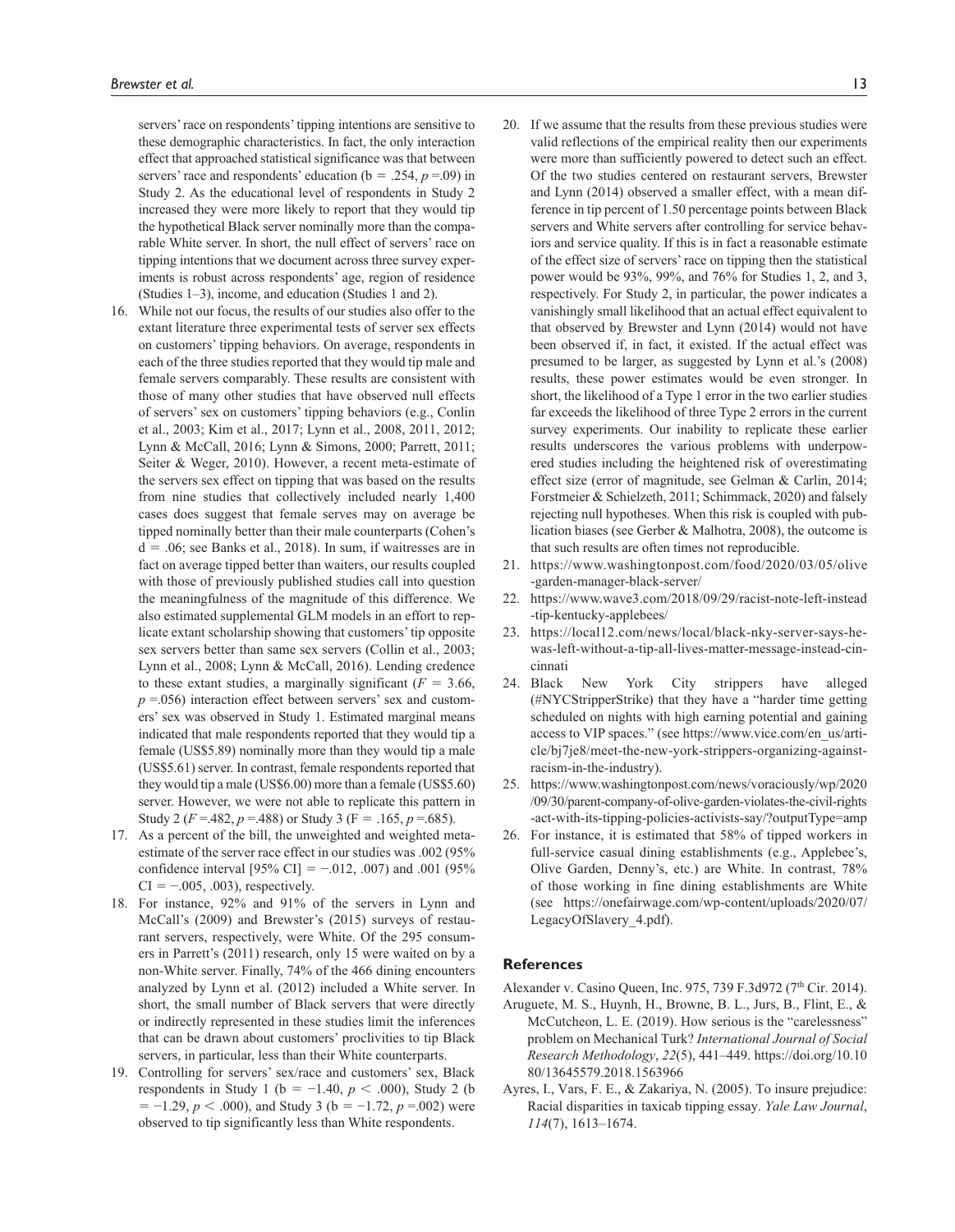- Banks, G. C., Woznyj, H. M., Kepes, S., Batchelor, J. H., & McDaniel, M. A. (2018). A meta-analytic review of tipping compensation practices: An agency theory perspective. *Personnel Psychology*, *71*(3), 457–478. https://doi.org/10.1111/peps.12261
- Bendick, M., Jr., Rodriguez, R. E., & Jayaraman, S. (2010). Employment discrimination in upscale restaurants: Evidence from matched pair testing. *The Social Science Journal*, *47*(4), 802–818. https://doi.org/10.1016/j.soscij.2010.04.001
- Berinsky, A. J., Huber, G. A., & Lenz, G. S. (2012). Evaluating online labor markets for experimental research: Amazon. com's Mechanical Turk. *Political Analysis*, *20*(3), 351–368. https://doi.org/10.1093/pan/mpr057
- Bertrand, M., & Mullainathan, S. (2004). Are Emily and Greg more employable than Lakisha and Jamal? A field experiment on labor market discrimination. *American Economic Review*, *94*(4), 991–1013. https://doi.org/10.1257/0002828042002561
- Brauer, J. R., Day, J. C., & Hammond, B. M. (2019). Do employers "walk the talk" after all? An illustration of methods for assessing signals in underpowered designs. *Sociological Methods & Research*. Advance online publication. https://doi. org/10.1177/0049124119826158
- Brewster, Z. W. (2015). Perceptions of intergroup tipping differences, discriminatory service, and tip earnings among restaurant servers. *International Journal of Hospitality Management*, *46*, 15–25. https://doi.org/10.1016/j.ijhm.2015.01.001
- Brewster, Z. W., & Brauer, J. R. (2017). Tableside justice: Racial differences in retributive reactions to dissatisfaction. *Sociology of Race and Ethnicity*, *3*(3), 383–397.
- Brewster, Z. W., & Lynn, M. (2014). Black–white earnings gap among restaurant servers: A replication, extension, and exploration of consumer racial discrimination in tipping. *Sociological Inquiry*, *84*(4), 545–569. https://doi.org/10.1111/ soin.12056
- Brewster, Z. W., & Nowak, G. R. (2019). Racial prejudices, racialized workplaces, and restaurant servers' hyperbolic perceptions of Black–White tipping differences. *Cornell Hospitality Quarterly*, *60*(2), 159–173.
- Carman, T. (2020, September 30). Parent company of Olive Garden violates the Civil Rights Act with its tipping policies, activists say. *The Washington Post*. https://www.washingtonpost.com/ news/voraciously/wp/2020/09/30/parent-company-of-olivegarden-violates-the-civil-rights-act-with-its-tipping-policiesactivists-say/
- Casler, K., Bickel, L., & Hackett, E. (2013). Separate but equal? A comparison of participants and data gathered via Amazon's MTurk, social media, and face-to-face behavioral testing. *Computers in Human Behavior*, *29*(6), 2156–2160.
- Conlin, M., Lynn, M., & O'Donoghue, T. (2003). The norm of restaurant tipping. *Journal of Economic Behavior & Organization*, *52*(3), 297–321.
- Forstmeier, W., & Schielzeth, H. (2011). Cryptic multiple hypotheses testing in linear models: Overestimated effect sizes and the winner's curse. *Behavioral Ecology and Sociobiology*, *65*, 47–55.
- Gaddis, S. (2017). How Black are Lakisha and Jamal? Racial perceptions from names used in correspondence audit studies. *Sociological Science*, *4*, 469–489. https://doi.org/10.15195/ v4.a19
- Gatta, M. L. (2002). *Juggling food and feelings: Emotional balance in the workplace*. Lexington Books.
- Gelman, A., & Carlin, J. (2014). Beyond power calculations: Assessing type S (Sign) and type M (Magnitude) errors. *Perspectives on Psychological Science*, *9*(6), 641–651.
- Gerber, A. S., & Malhotra, N. (2008). Publication bias in empirical sociological research: Do arbitrary significance levels distort published results? *Sociological Methods & Research*, *37*(1),  $3 - 30.$
- Hainmueller, J., Hangartner, D., & Yamamoto, T. (2015). Validating vignette and conjoint survey experiments against real-world behavior. *Proceedings of the National Academy of Sciences*, *112*(8), 2395–2400.
- Hauser, D. J., & Schwarz, N. (2016). Attentive Turkers: MTurk participants perform better on online attention checks than do subject pool participants. *Behavior Research Methods*, *48*(1), 400–407. https://doi.org/10.3758/s13428-015-0578-z
- Jayaraman, S. (2013). *Behind the kitchen door*. ILR Press.
- Jayaraman, S. (2016). *Forked: A new standard for American dining*. Oxford University Press.
- Kim, P. B., Nemeschansky, B., & Brandt, L. (2017). An exploratory study of determinants for restaurant servers' actual tip earnings: Individual characteristics and work conditions. *Journal of Foodservice Business Research*, *20*(1), 15–33.
- Kline, J. (2016). Fifteen percent or less: A title VII Analysis of racial discrimination in restaurant tipping notes. *Iowa Law Review*, *101*(4), 1651–1680.
- Lynn, M. (2006). Race differences in restaurant tipping. *Journal of Foodservice Business Research*, *9*(4), 99–113. https://doi. org/10.1300/j369v09n04\_07
- Lynn, M. (2017). Should US restaurants abandon tipping? A review of the issues and evidence. *Psychosociological Issues in Human Resource Management*, *5*(1), 120–159.
- Lynn, M., Jabbour, P., & Kim, W. G. (2012). Who uses tips as a reward for service and when? An examination of potential moderators of the service–tipping relationship. *Journal of Economic Psychology*, *33*(1), 90–103. https://doi.org/10.1016/j. joep.2011.09.009
- Lynn, M., Kwortnik, R. J., & Sturman, M. C. (2011). Voluntary tipping and the selective attraction and retention of service workers in the USA: An application of the ASA model. *The International Journal of Human Resource Management*, *22*(9), 1887–1901. https://doi.org/10.1080/09585192.2011.573968
- Lynn, M., & McCall, M. (2009). Techniques for increasing servers' tips: How generalizable are they? *Cornell Hospitality Quarterly*, *50*(2), 198–208. https://doi.org/10.1177/193896 5509334221
- Lynn, M., & McCall, M. (2016). *Beyond gratitude and gratuity: A meta-analytic review of the predictors of restaurant tipping* [Electronic version]. http://scholarship.sha.cornell.edu/workingpapers/21
- Lynn, M., & Simons, T. (2000). Predictors of male and female servers' average tip earnings. *Journal of Applied Social Psychology*, *30*(2), 241–252. https://doi.org/10.1111/j.1559 -1816.2000.tb02314.x
- Lynn, M., Sturman, M., Ganley, C., Adams, E., Douglas, M., & McNeil, J. (2008). Consumer racial discrimination in tipping: A replication and extension. *Journal of Applied Social*